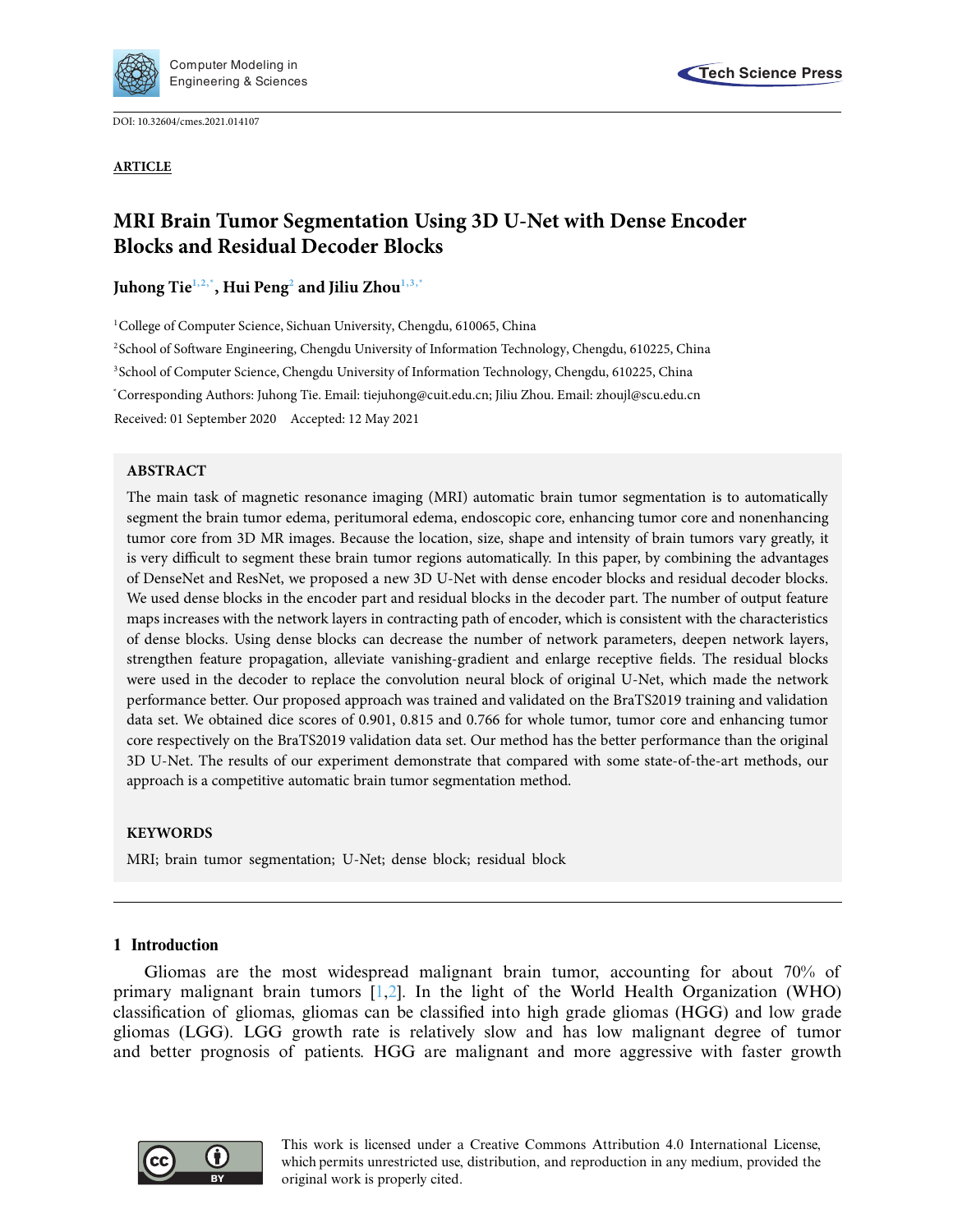rate and relatively poor prognosis effect. Generally, after diagnosis, the survival time of patients having HGG is about 2 years [\[3](#page-14-2)[,4](#page-14-3)]. Therefore, for patients with brain tumor, early detection, diagnosis and treatment is of great value to improve the treatment effect [\[5](#page-14-4)[,6\]](#page-15-0). Magnetic resonance imaging (MRI) has developed into the most popular imaging examination for the diagnosis of gliomas in clinical medicine, because it can obtain high-resolution and clear contrast images of brain tissues [\[7](#page-15-1)]. According to the degree of invasion, prognosis and other factors, the gliomas show the following sub-regions: peritumoral edema, necrotic core, enhancing tumor core and nonenhancing tumor core  $[2,3,8]$  $[2,3,8]$  $[2,3,8]$ . Multimodal MRI scans are used to reflect the various histological sub-regions by different intensity distribution [\[9\]](#page-15-3). The four MRI modalities are T1 weighted (T1), T1 weighted with post-contrast (T1Gd), T2 weighted (T2) and fluid attenuated inversion recovery (FLAIR) [\[3](#page-14-2)[,5\]](#page-14-4). Each modality provides different biological information of tumors, which can clearly reflect the internal structure of gliomas. Four MRI modalities axial slices and ground truth segmentation of a patient data (named "BraTS19\_TCIA01\_201\_1") on the BraTS2019 training dataset is shown in [Fig. 1.](#page-1-0) T2 and FLAIR clearly reflect the whole tumor area, T2 reflects the tumor core and T1Gd reflects the enhancing tumor. Accurate tumor segmentation of MRI modalities is a critical step in clinical diagnosis and efficacy evaluation. Segmentation of MRI brain tumors is difficult, because of the variable location, shape, size and the poorly contrasted boundary with brain normal tissues. Manual segmentation of brain tumors in MR images is time-consuming and is easy to be influenced by the subjective judgment of experts. Therefore, semi-automatic and automatic segmentation of brain tumors have been the important research topics in medical image analysis in recent 20 years, bringing about many kinds of brain tumor segmentation approaches.



<span id="page-1-0"></span>

**Figure 1:** Four MRI modalities axial slices of a patient data from the BraTS2019 training dataset. From (a) to (d) are T1, T1Gd, T2 and FLAIR. (e) The ground truth segmentation, that green indicates edema, yellow indicates enhancing tumor, red indicates non-enhancing tumor and necrotic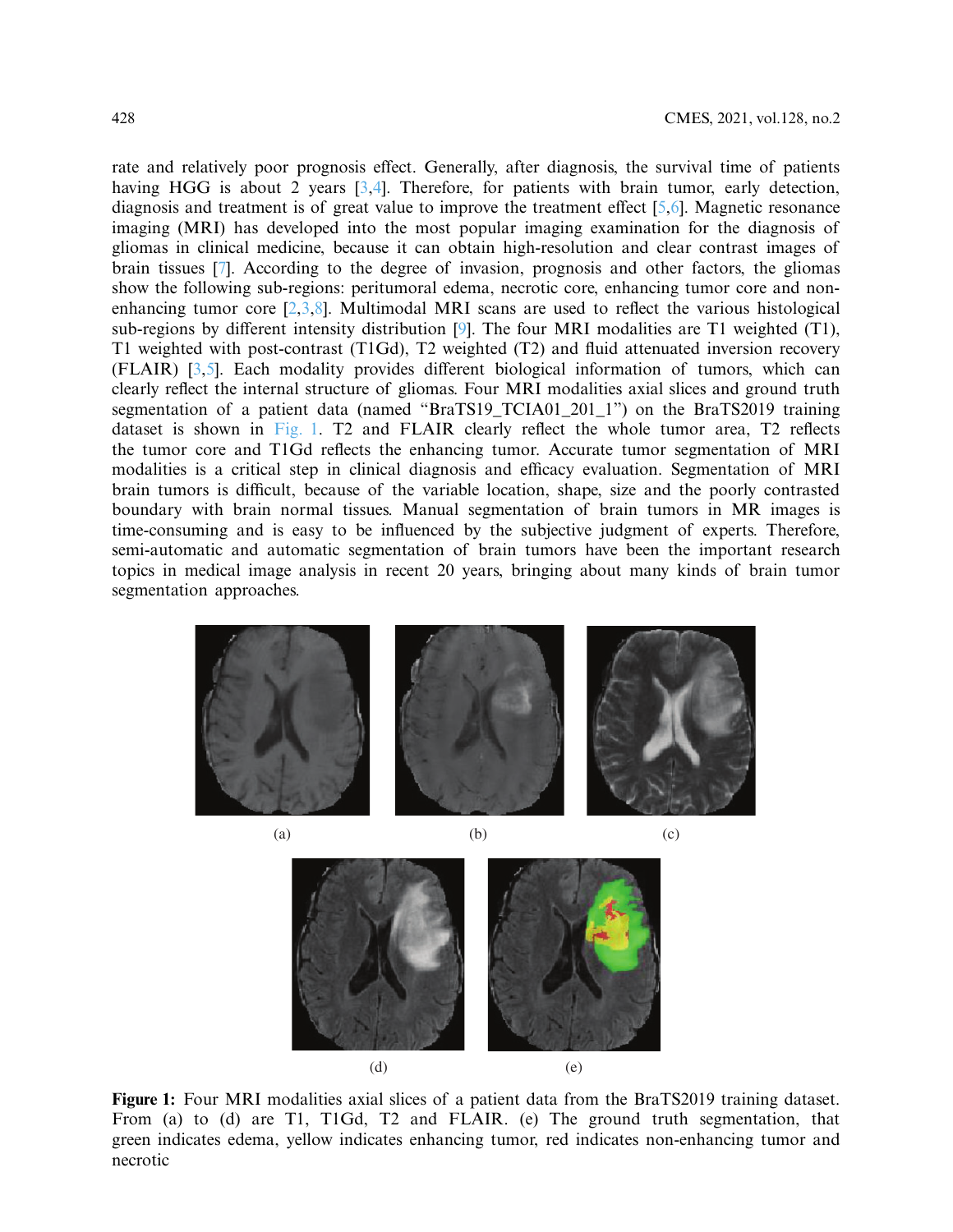According to the existing literature on brain tumor segmentation, the algorithms of brain tumor segmentation can be classified into conventional methods, machine learning approaches (not including deep learning methods) and deep learning methods. Conventional methods mainly include edge detection method  $[10,11]$  $[10,11]$ , threshold method  $[12,13]$  $[12,13]$  $[12,13]$ , region growing method  $[14,15]$  $[14,15]$  $[14,15]$ , watershed approach  $[16,17]$  $[16,17]$  $[16,17]$  and level set approach  $[18,19]$  $[18,19]$ . The conventional segmentation algorithms are fast, low cost, and do not need a powerful computer, but the segmentation result is not good. Machine learning methods use training data to let the machine learn the data features autonomously to achieve object classification and detection. Many researchers [\[4](#page-14-3)[,20](#page-15-14)[–26](#page-16-0)] have used machine learning methods to segment brain tumor automatically or semi-automatically and improve the performance of tumor segmentation. The main brain tumor segmentation methods based on machine learning contain support vector machine (SVM) [\[20](#page-15-14)[,21\]](#page-15-15), clustering based methods  $[4,22]$  $[4,22]$ , conditional random field (CRF)  $[23,24]$  $[23,24]$  and random forest method (RF)  $[25,26]$  $[25,26]$  $[25,26]$ . Bauer et al. [\[20](#page-15-14)] combined a classification method based on hierarchial SVM with a CRF-based technique to segment brain tumor of 3D MRI images. Ruan et al. [\[21](#page-15-15)] employed Support Vector Machine (SVM) classification to identify the abnormal region and then extract the brain tumor field with multi-scales. Stupp et al. [\[4\]](#page-14-3) presented Spatially Contrained Fish School Optimization method (SCFSO) and Interval type-II Fuzzy Logic System approaches (IT2FLS) for segmentation of tumor and non-tumor regions in MR brain images. The authors used SCFOS to find out optimal cluster boundaries, and then applied IT2FLS to the next clustering assignment to get the segmentation results. This method achieved good performance with less computing time. Narayanan et al. [\[22\]](#page-15-16) combined particle swarm optimization (PSO) and bacteria foraging optimization (BFO) with an improved clustering method based on fuzzy c means for segmenting brain tumors in multi modality MR images. Meier et al. [\[24\]](#page-16-2) used decision forest for classification and conditional random field (CRF) for spatial regularization in brain tumor segmentation. Tustison et al. [\[25\]](#page-16-3) proposed a supervised brain tumor segmentation method based on random forest (RF) and Markov random field, which yields good segmentation performance for multimodal MRI scans.

In recent years, deep learning which is a particular kind of machine learning has made remarkable achievements in many fields, such as pattern recognition, image segmentation, image detection and image classification [\[27](#page-16-4)[–29](#page-16-5)]. Many researchers have applied deep learning methods to automatic MRI brain tumor segmentation. The popular deep learning network architectures are: AlexNet [\[30](#page-16-6)], VGGNet [\[31\]](#page-16-7), InceptionNet [\[32\]](#page-16-8), XceptionNet [\[33](#page-16-9)], U-Net [\[34](#page-16-10)], residual network (ResNet) [\[35\]](#page-16-11) and dense convolutional network (DenseNet) [\[36\]](#page-16-12). The early application of deep learning in brain tumor segmentation is mainly to modify the convolution network. Since the U-Net was proposed, it has occupied the main position of brain tumor image segmentation network model because of its good achievements in medical image segmentation [\[3](#page-14-2)[,37](#page-16-13)]. Pereira et al. [\[38](#page-16-14)] proposed an automatic segmentation method for MRI brain tumors based on 2D CNN. This method predicted the label of the center pixel of a patch, which is time-consuming and does not consider the three-dimensional spatial properties of MR images. With the increasing of GPU memory, many scholars proposed to use 3D CNN to segment brain tumors, and obtained better segmentation results [\[39](#page-16-15)[–42\]](#page-17-0). U-Net is an architecture which consists of the encoder part and decoder part. The encoder is to capture the context and contain convolution network structure with four times down sampling. The decoder part is to achieve accurate positioning and contain deconvolution network structure with four times upsampling. U-Net has achieved great results in medical image segmentation. Many scholars [\[37](#page-16-13)[,43](#page-17-1)[–47](#page-17-2)], have improved the U-Net structure and applied them to MRI brain tumor segmentation, and achieved good segmentation performance. Çiçek et al. [\[48\]](#page-17-3) proposed a 3D U-Net model based on 2D U-Net. This 3D U-Net can encode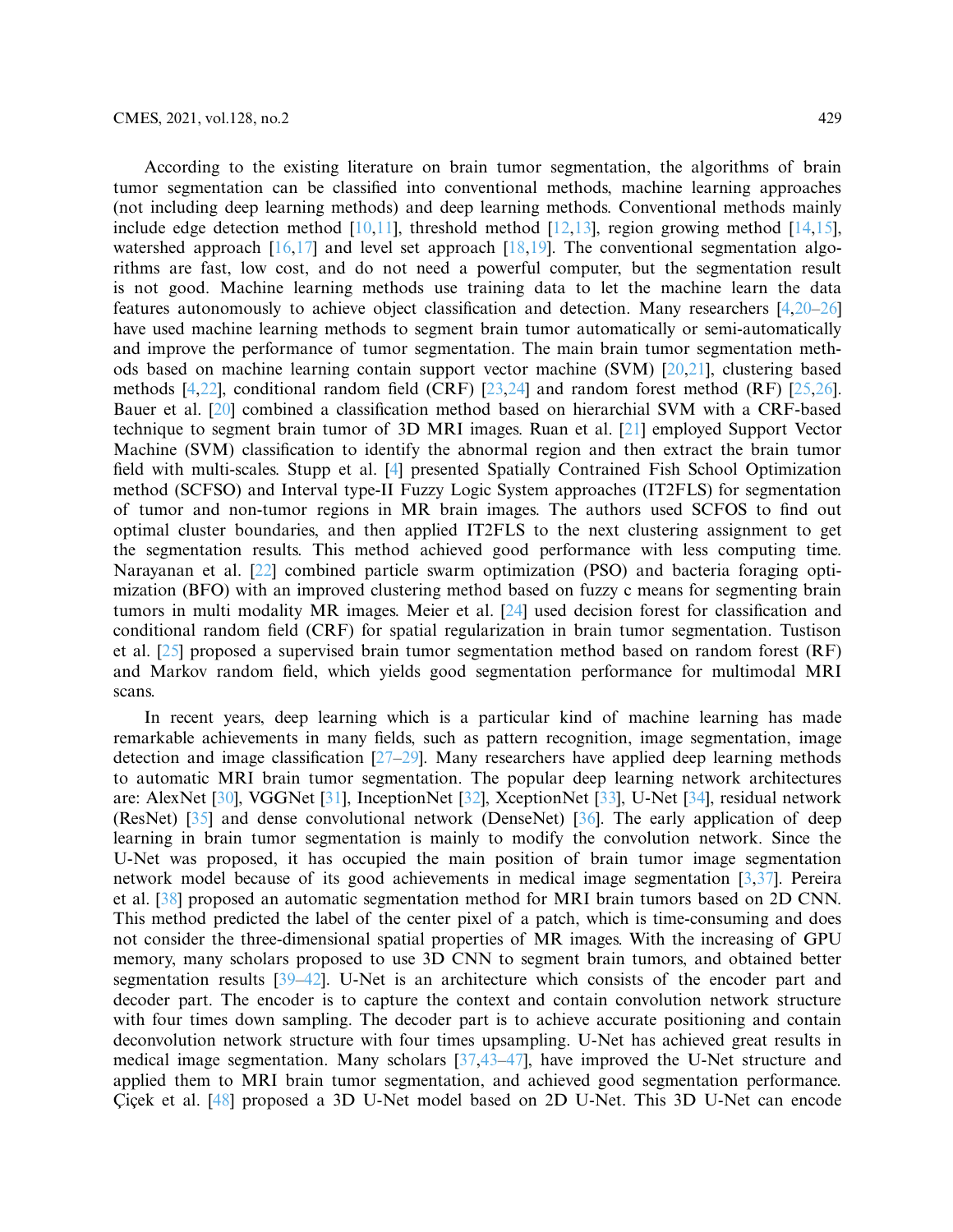more context information and provide dense 3D image segmentation. Mehta et al. [\[49\]](#page-17-4) revised the original 3D U-Net by taking multimodal MR volumes as input, using multiple scales to process MR volumes, and producing tumor segmentation with multi-labels.

He et al. [\[35](#page-16-11)] presented the residual ResNet with the residual block to make the network easier to optimize and solve the degradation problem. ResNet has been broadly applied in image recognition, classification and segmentation. Myronenko et al. [\[47\]](#page-17-2) added the variational autoencoder (VAE) branch based on 3D U-Net to regularize the shared encoder, and the original U-Net convolution block was replaced by the residual block. Huang et al. [\[36\]](#page-16-12) proposed dense convolutional network (DenseNet), in which on the premise of ensuring the maximum information transmission between the layers in the network, all layers were connected directly. DenseNet can alleviate vanishing-gradient, enhance feature propagation, make more effective use of features and reduce the number of parameters. Many researchers have combined DenseNet and U-net for medical image segmentation. MDU-Net [\[50\]](#page-17-5) is an improved U-net by using three various multi-scale dense connections in encoder, decoder and connection between them. Dense U-net containing 2D dense block both in encoder and decoder was proposed in [\[51\]](#page-17-6) to segment retinal vessel and achieved a good result. Ziang et al. [\[52](#page-17-7)] combined the Inception-Res and dense connection to improve the U-net and yielded perfect performance in medical image segmentation.

Segmentation of brain tumor is very difficult because of the variety of MRI brain tumor images and the small proportion of brain tumor. Although deep learning has achieved remarkable results in MRI brain tumor segmentation, the best results (the first place in the Brats2019 challenge) are: the dice scores of 0.802, 0.909 and 0.865 for enhancing tumor core, tumor core and whole tumor, respectively. Obviously, this segmentation accuracy could not be applied to clinical diagnosis, MRI brain tumor segmentation still has a big room for improvement. Many researchers have proposed plenty of deep neural network models for MRI brain tumor segmentation, but the accuracy problem has not been solved completely. In this paper, we proposed a new network architecture based on U-Net to solve the accuracy problem of MRI brain tumor segmentation.

In our work, by combining the advantages of ResNet and DenseNet, we proposed a new 3D U-Net with residual blocks and dense blocks. Compared with 2D network structure, 3D network model is time-consuming and takes more GPU memory, but it can obtain more feature map information and keep the spatial information of 3D MRI image data, and improve the segmentation accuracy [\[40](#page-16-16)[,44\]](#page-17-8). A dense block in DenseNet network is composed of several convolution layers. If the number of input channels of the dense block is K0, the number of its output channels is  $K0 + K \times L$ . K is the growth rate of the network and L is the number of layers of a dense block. Therefore, the number of output channels of a dense block increases with its layers. This feature of dense block is fit with that of U-Net encoder, because the number of output channels increases with layers in U-Net. And a dense block with fewer parameters obtains better performance than conventional convolution block. Therefore, we applied dense blocks to the contracting path of U-Net encoder. However, in the expanding path, the number of output channels decreases with the network layers. The number of feature maps is decreased and the size of feature maps is increased in the whole decoding process. The dense block has a growth rate factor and the size of feature maps of dense block is growing from input to output, which is not consistent with the characteristics of decoding process. If a  $1 \times 1 \times 1$  convolution is added to the output of the dense block to reduce the number of output feature maps, the information will be lost. Therefore, we can not apply dense blocks in the expanding path, but residual blocks. Compared with conventional convolution block, residual block solves the performance degradation problem with the deepening of network layers. Our method is different from the similar methods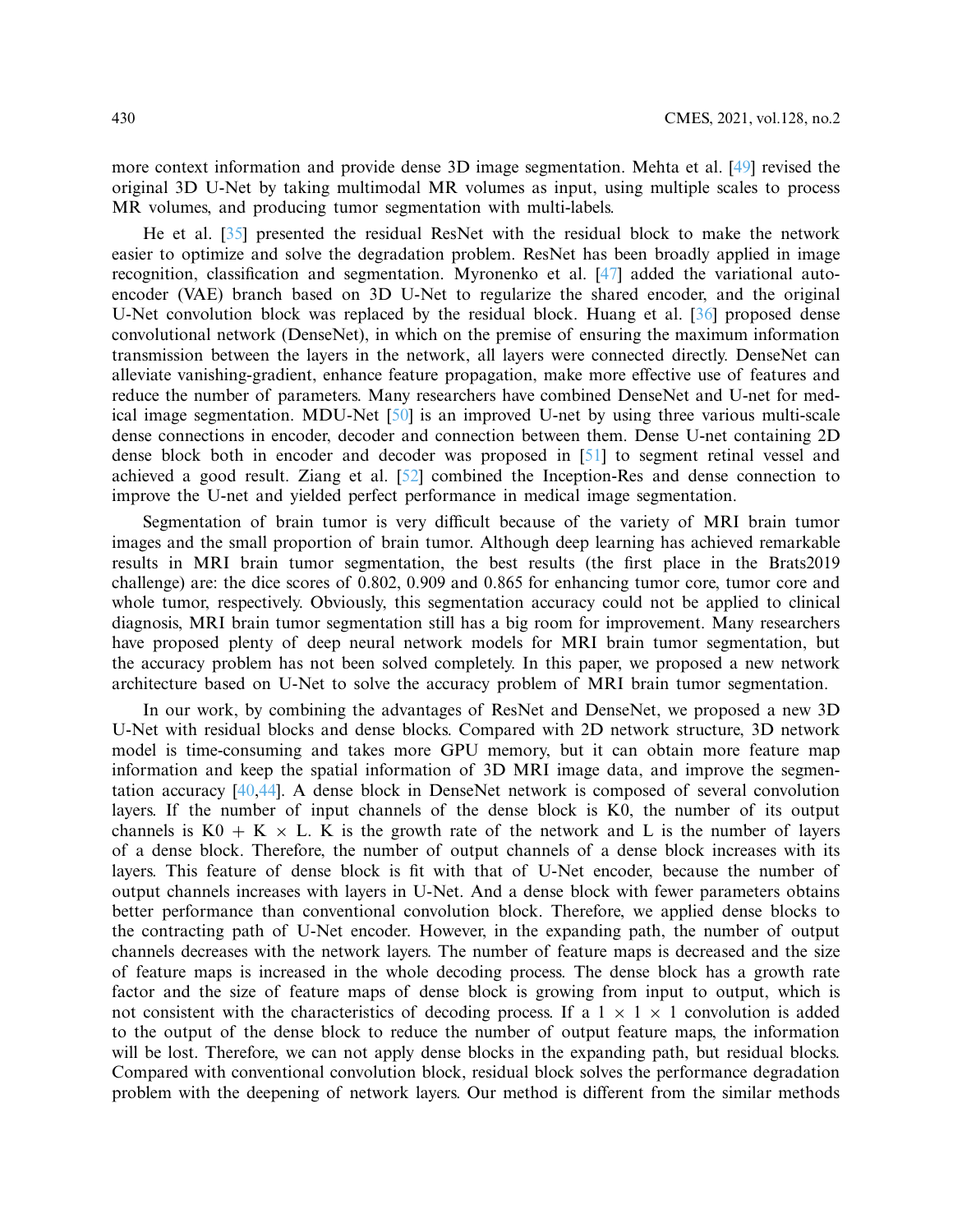in [\[50](#page-17-5)[–52](#page-17-7)]. In [\[50\]](#page-17-5) encoder part, the inputs of all the layers before the current layer are linked together, and the encoder of each layer used two traditional  $3 \times 3$  convolutions. The encoder of our work used three layers of dense block, and each layer in the dense block are two  $3 \times 3$ convolutions. The decoder of  $[50]$  used two conventional 3  $\times$  3 convolutions, while our work used the residual block. The effectiveness of [\[51\]](#page-17-6) was not verified in brain tumor segmentation. Wang et al. [\[51\]](#page-17-6) used 2D dense block in U-net. Our work used 3D dense block in encoder and 3D residual block in decoder. Moreover, the parameters and channel number of dense block in [\[51](#page-17-6)] are different from those in our paper. The network structure of [\[52](#page-17-7)] is different from our work . In the encoder and decoder part of [\[52\]](#page-17-7), the first three layers used Inception-Res block, the fourth and fifth layer used Dense-Inception block. The Dense-Inception block is different from dense block in our paper. Each dense layer of the Dense-Inception block used Inception-Res block, while each dense layer of dense block used two traditional convolutions. Our network architecture was trained and validated on the BraTS2019 dataset. The results of experiment demonstrate that our approach has better performance than the original U-Net. And compared with some state-of-art approaches, our approach is a competitive automatic brain tumor segmentation method.

The contributions of this paper are as follows:

- (1) We proposed a new network based U-Net, 3D Dense blocks are used in encoder part and 3D Residual blocks are used in decoder part.
- (2) We presented a new loss function to deal with the case that when all voxels in a patch are non-tumor.

# **2 Method**

# *2.1 Data and Preprocessing*

We used the BraTS2019 dataset, which is divided into training and validation dataset. The BraTS2019 training dataset consists of 335 patients, including 259 HGG and 76 LGG [\[2](#page-14-1)[,5\]](#page-14-4). The BraTS2019 validation dataset consists of 125 patients. Each patient includes four modalities: T1, T2, T1Gd, and FLAIR. The size of each modality is  $240 \times 240 \times 155$ . All modality sequences are co-registered, interpolated and skull-stripped [\[5\]](#page-14-4). Each training data is manually annotated by neuroradiologists. There are four kinds of brain tumor segmentation labels: Label 0 for nontumor area (i.e., background area and normal tissue area), Label 1 for neurotic (NCR) and nonenhancing core (NET), Label 2 for edema (ED) and Label 4 for enhancing tumor core (ET). The regions labeled greater than 0 are called the whole tumor (WT) regions. The regions labeled 1 and 4 are called the tumor core (TC) regions. The regions labeled 4 are called the enhancing tumor (ET) region. The WT regions contain the TC regions, and the TC regions contain the ET region.

Although all MRI images have been pre-processed, the intensities of different MRI images vary greatly. Therefore, we normalized each 3D MR modality image to eliminate the influence of image intensity change on the prediction accuracy. The background voxel value is 0, and brain region voxel value is greater than 0. The normalization is as follows: first, the mean value of the non-zero voxel region is subtracted from the 3D MRI image, and then divided by the standard deviation of the non-zero voxel region.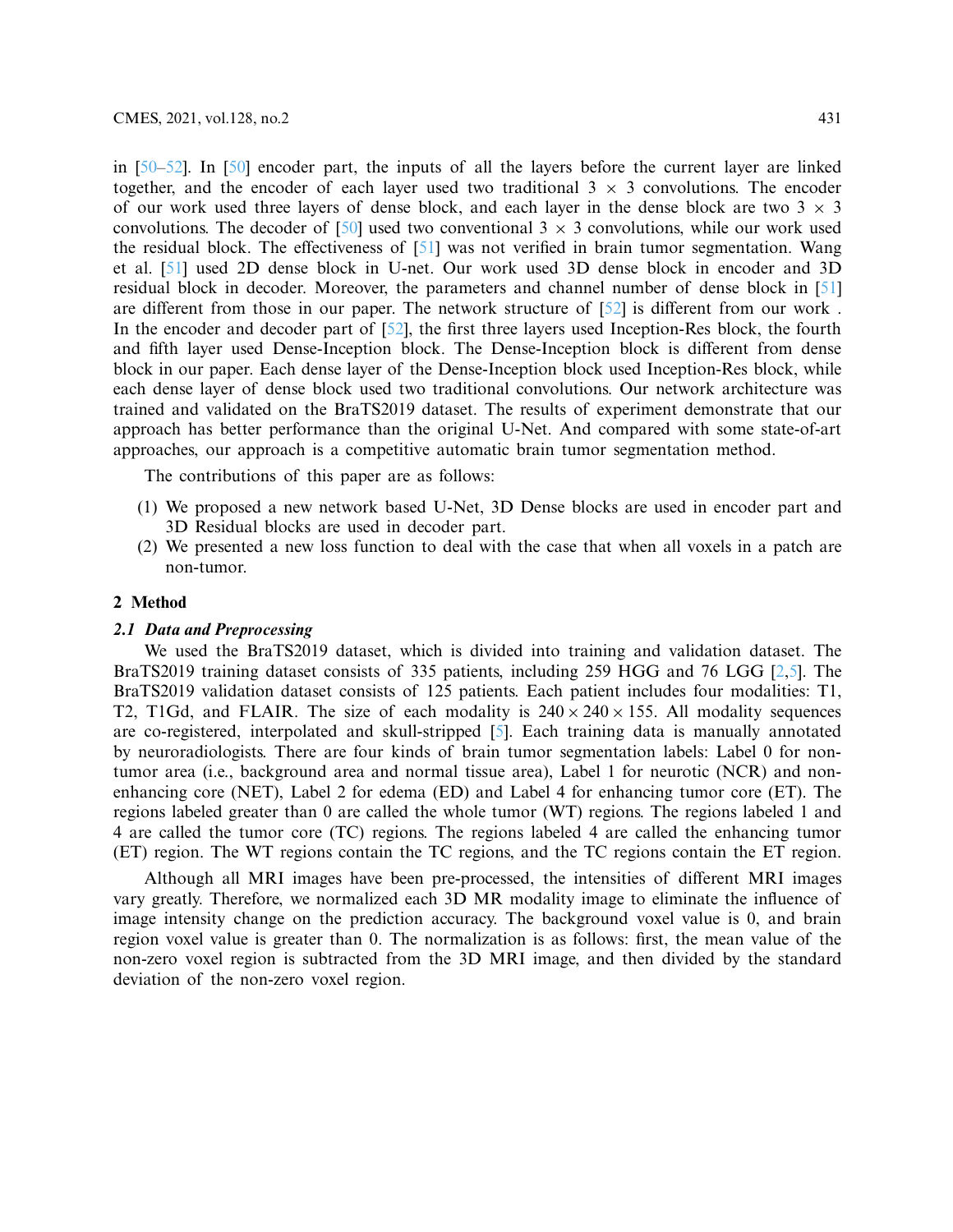#### *2.2 Network Architecture*

We adopted a U-shaped deep neural network with encoder-decoder. Our network architecture is shown in [Fig. 2a.](#page-6-0) The encoder part obtains the context information of the input image, and the decoder part performs accurate segmentation. The left part of [Fig. 2a](#page-6-0) is the encoder of the network and the right part is the decoder of the network. The encoder is comprised of the input layer, three dense blocks and a residual block. We fed four modalities 3D MR images (T1, T1Gd ,T2 and FLAIR) with size  $96 \times 96 \times 96$ . Thus, the input data is a 4D patch with size  $4 \times 96 \times 96 \times 96$ . The input layer is composed of a  $3 \times 3 \times 3$  convolution layer. The input data are four modalities MR images with patch size  $4 \times 96 \times 96 \times 96$ . The number of output channels of the input layer is 16. The dense block consists of three dense layers, and its structure is shown in [Fig. 2b.](#page-6-0) The input of each dense layer is the connection of the output feature maps of all preceding dense layers, which can be expressed as

$$
x_i = [y_0, y_1, \dots, y_{i-1}]
$$
\n(1)

where  $x_i$  is the input of the i<sup>th</sup> dense layer,  $[y_0, y_1, \ldots, y_{i-1}]$  is the connecting of the output feature maps of dense layers from  $0$ <sup>th</sup> to  $i - I$ <sup>th</sup>, and the output of dense layer 0 is the input of the dense block. The number of output channels of the dense block can be expressed as

$$
k_{out} = k_{in} + k_g * k_l \tag{2}
$$

where  $k_{out}$  is the number of output channels of the  $k^{\text{th}}$  dense block.  $k_{in}$  is the number of input channels of the  $k<sup>th</sup>$  dense block.  $k<sub>g</sub>$  is the growth rate of the  $k<sup>th</sup>$  dense block, that is, the number of output channels of each dense layer.  $k_l$  is the number of dense layers contained in the  $k<sup>th</sup>$ dense blocks. In this paper,  $k_l$  is 3 and  $k_g$  is 16, 32 and 64 for the first, second and third dense blocks, respectively.

A dense layer consists of one  $1 \times 1 \times 1$  convolution layer and one  $3 \times 3 \times 3 \times 3$  convolution layer. Group normalization and ReLU activation function are used before each convolution layer. When batch size is small, group normalization has better performance than batch normalization [\[53\]](#page-17-9). In our work, the batch is 1. Therefore, we used group normalization in the whole network. In a dense block, since each dense layer can access the feature maps of all dense layers before this layer, it gets the global information of the whole block, which is helpful for image segmentation. The growth rate of dense blocks is used to regulate the contribution of the output feature maps of each dense layer to the global information [\[36](#page-16-12)].

The structure of the residual block is shown in [Fig. 2b,](#page-6-0) which is comprised of two  $3 \times 3$  $\times$  3 convolution layers. Group normalization and ReLU activation functions are used prior to each convolution layer. The output of the residual block is the addition of the output of the last convolution layer and the input of the residual block. From the top to the bottom of the encoder, the number of feature map increases and the size of feature map reduces progressively. A convolution layer  $3 \times 3$  with step size 2 is used for downsampling to retain more spatial information. The dimension of the output feature map of the bottom layer is  $256 \times 12 \times 12 \times 12$ . Compared with the input, the number of channels increases from 4 to 256, and the size of the feature map is decreased by 8 times.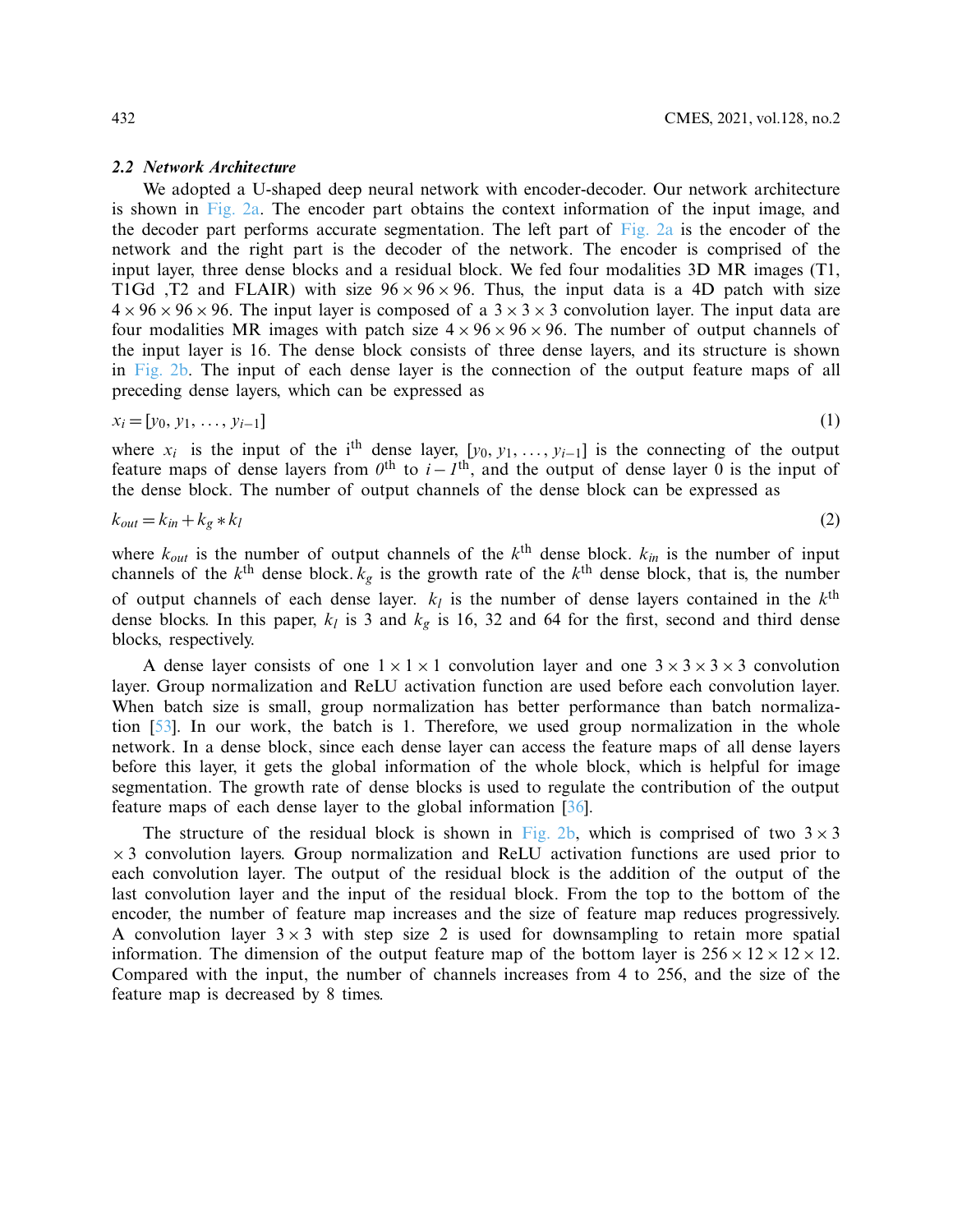

<span id="page-6-0"></span>**Figure 2:** Network architecture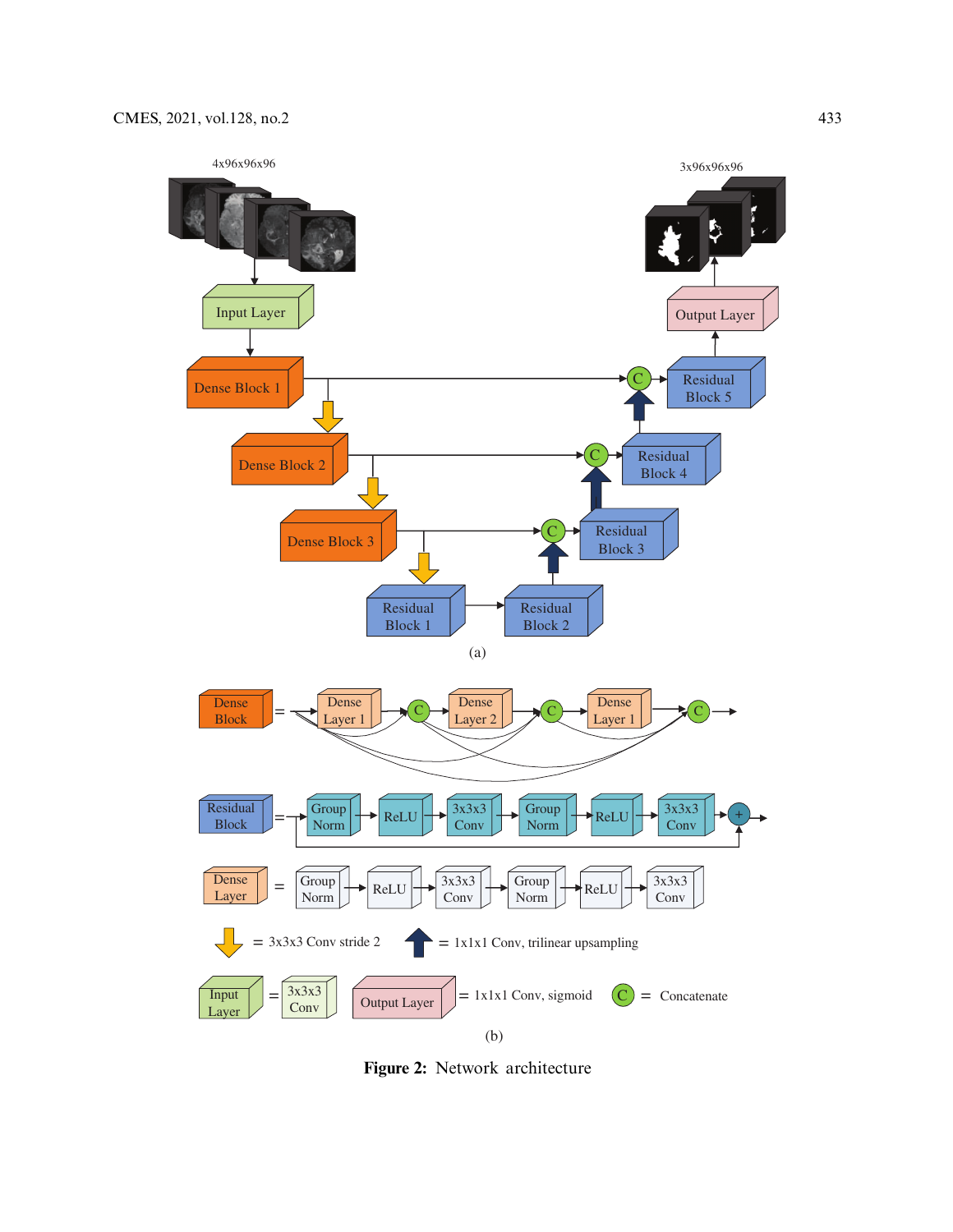The decoder of our network is comprised of the output layer and four residual blocks. From the bottom to the top of the decoder, the number of channels decreases and the size of feature maps increases gradually. The decoder performs three upsampling from the bottom to the top by using trilinear interpolation to magnify the feature map. The dimension of the feature map is doubled after each upsampling and it is magnified 8 times in total. The top of the decoder is the output layer consisting of a  $1 \times 1 \times 1$  convolution layer and a sigmoid activation function. The feature map size of the output layer is the same as the input image size. The number of the output layer channels is 3. Three feature maps of the output layer are the predicted segmentations of whole tumor, tumor core and enhancing tumor, respectively. In the process of decoding, the input of a decoding block is the concatenation of the upsampled output feature maps of previous decoding block with the output feature maps from the corresponding level of the encoder.

#### *2.3 Loss Function*

In the BraTS datasets, approximately 98% of total voxels belong to non-tumor (Label 0, also called background), while only a few voxels belong to tumor (Labels 2, 3, 4). To solve this severe class imbalance, we employed soft dice loss function based regions, as shown in formula [\(3\):](#page-7-0)

<span id="page-7-0"></span>
$$
L_{dice} = \frac{1}{3} \times \sum_{c=1}^{3} \left( 1 - \frac{2 \sum_{i=1}^{N} p_{ci} \times g_{ci}}{\sum_{i=1}^{N} p_{ci}^{2} + \sum_{i=1}^{N} g_{ci}^{2} + \epsilon} \right)
$$
(3)

where c is tumor region classification,  $c = 1$  for WT,  $c = 2$  for TC and  $c = 3$  for ET.  $p_{ci}$  is the predicted probability of the i<sup>th</sup> voxel in class c,  $0 \le p_{ci} \le 1$ .  $g_{ci}$  is the groundtruth value of the i<sup>th</sup> voxel in class c,  $g_{ci} = 1$  for the class c and  $g_{ci} = 0$  for non-class c. N is the number of total voxels of a patch. To avoid zero division,  $\epsilon$  is set to 1e-8. If all voxels of a patch only belong to non-tumor region, no matter what the predicted value is, the  $L_{dice}$  calculated by formula  $(3)$ is always 1 ( $g_{ci} = 0 \ \forall c$ ). Therefore, formula [\(3\)](#page-7-0) is not suitable for the case where all voxels of a patch are non-tumor. We proposed formula [\(4\)](#page-7-1) as the loss function.

<span id="page-7-1"></span>
$$
L_{dice} = 1 - \frac{1}{\sum_{i=1}^{N} p_i^2 + 1} \tag{4}
$$

where  $p_i$  is the predicted probability that the i<sup>th</sup> voxel belongs to tumor. When the predicted probability of all voxels belonging to tumor is 0, *Ldice* is 0. On the contrary, when the predicted probability of all voxels belonging to tumor is 1, then *Ldice* is approximately 1.

#### *2.4 Data Augmentation*

Since data in the BraTS2019 dataset are relatively small, we used the data augmentation to prevent over fitting. Our augmentation techniques include random rotation and random flipping. Rotation was performed along the x-axis, y-axis and z-axis with a random probability of 0.15. The rotation angle is −10 to 10 degrees. Flipping was performed along the x-axis, y-axis and z-axis with a random probability of 0.5. In order to save the memory space, we performed these augmentations for each patch during the training process.

#### *2.5 Evaluation Metrics*

We used four quantitative evaluations for the segmentation results: Dice Coefficient, Sensitivity, Specificity and Hausdorff Distance [\[2\]](#page-14-1).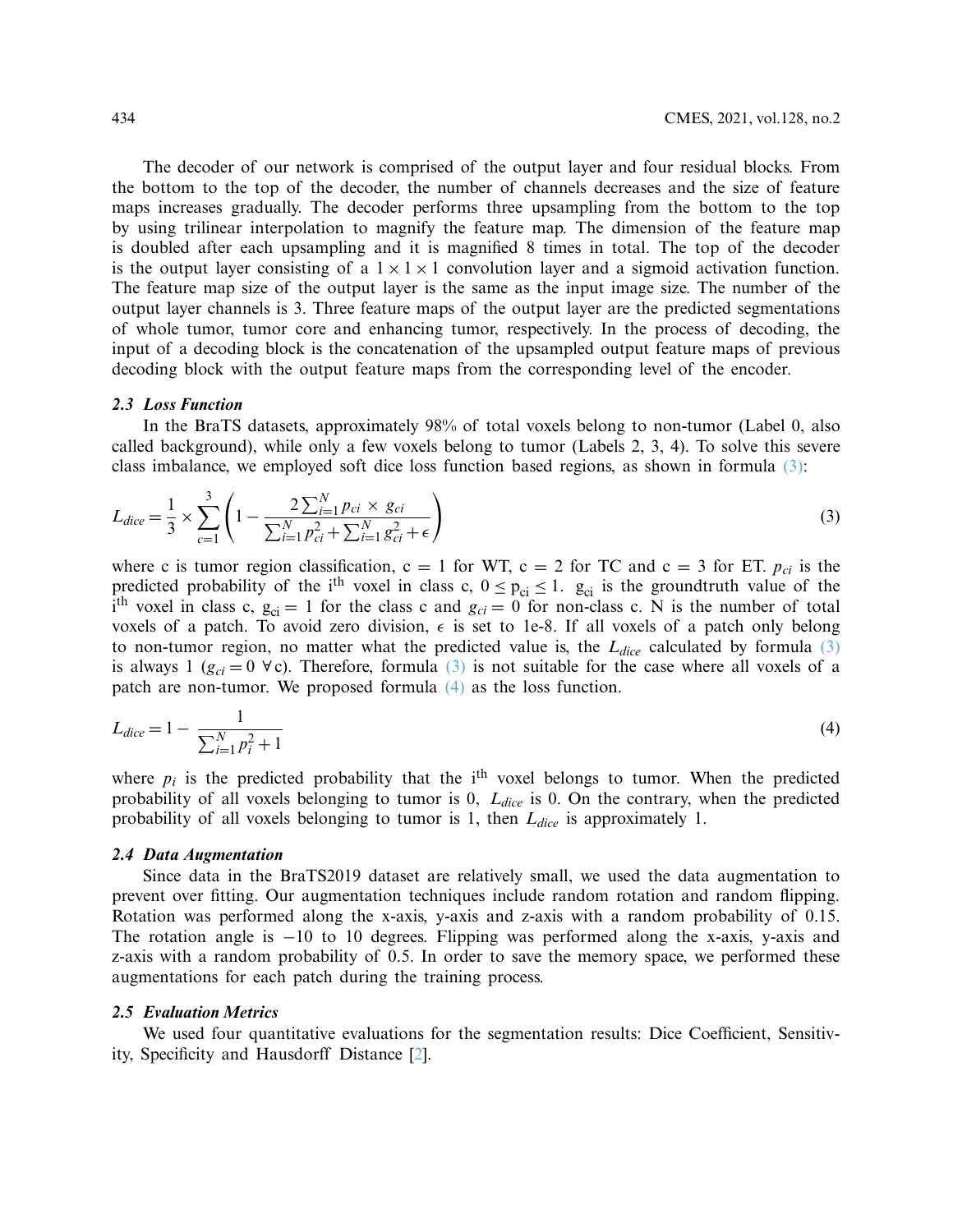(1) Dice Coefficient. Dice coefficient is the metric to evaluate the overlap between the manual segmentation and the predicted segmentation. Dice Coefficient can be defined as:

$$
Dice(P, T) = \frac{2|T \cap P|}{|T| + |P|}
$$
\n<sup>(5)</sup>

where  $T$  is the manual tumor segmentation and  $P$  is the predicted tumor segmentation.

(2) Sensitivity. Sensitivity is the proportion of tumor areas that can be predicted correctly. Sensitivity can be expressed as:

$$
Sens(P, T) = \frac{2|T \cap P|}{|T|} \tag{6}
$$

The higher the sensitivity, the higher the proportion of tumor areas predicted correctly.

(3) Specificity. Specificity is the proportion of non-tumor areas that are correctly predicted. Specificity can be written as:

$$
Spec(P, T) = \frac{2|T_0 \cap P_0|}{|T_0|} \tag{7}
$$

where  $T_0$  is the manual non-tumor label and  $P_0$  is the predicted non-tumor label.

(4) Hausdorff Distance. Hausdorff distance is the metric to evaluate the distance between manual segmentation boundary and the predicted segmentation boundary. Mathematically, Hausdorff distance is defined as the maximum distance between all points on one set *P* and the nearest point on another set *T*, defined as [\[2](#page-14-1)]

$$
Haus(P, T) = \max_{p \in P} \{ \min_{t \in T} \{ d(p, t) \} \}
$$
\n
$$
(8)
$$

where  $d(p, t)$  is the Euclidean distance from point p to t. Generally, 95% quantile of Hausdorff distance (i.e., Hausdorff 95) is used as evaluation metric.

# **3 Experiments, Results and Discussion**

# *3.1 Training*

We used Pytorch [\[54](#page-17-10)] to implement the network structure, and NVIDIA Geforce GTX1070 GPU with 8 GB memory to train the network. Our network is trained for 260 epochs. The size of a patch is  $4 \times 96 \times 96 \times 96$ . Two patches were randomly selected for each patient in each epoch. Adam optimizer with initial learning rate 1e-4 is employed. The learning rate decreases by 0.75 times per 20 epochs. The L2 regularization of 1e-5 is used to the network weights to prevent overfitting.

# *3.2 Results and Discussion*

BraTS online evaluation tool is employed to measure the performance of the predicted segmentation results. Dice score and Hausdorff distance of prediction segmentation of each patient can be obtained by uploading the prediction results of validation dataset to online evaluation tool. And the average dice score and Hausdorff distance can also be obtained.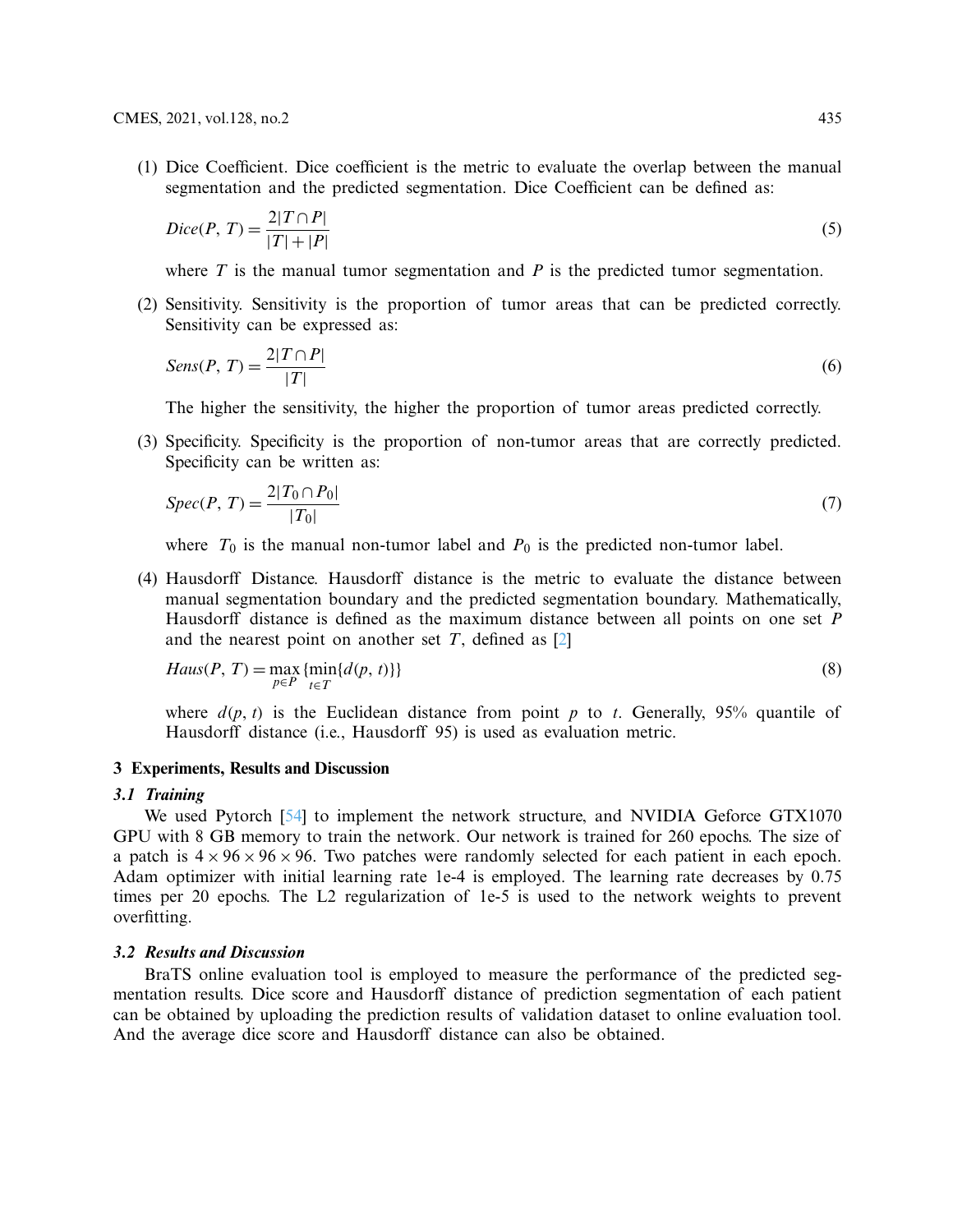[Fig. 3a](#page-9-0) is an example of the training loss curve, which shows the change of training loss with epoch. When epoch is between 0–100, the training loss decreases very quickly. When epoch is 200, the training loss is 0.1146, and epoch is 260, the training loss is 0.1112. Therefore, when epoch is greater than 200, the change of training loss curve is very gentle, which shows the network model is well trained. [Fig. 3b](#page-9-0) shows the training accuracy curve, which is the function of the training accuracy of three regions (WT, TC, ET) varying with epoch. The training accuracy is calculated by soft dice. When the epoch is small, the training accuracy increases faster. When the epoch is greater than 200, three training curves change very gently, this result is expected. It can be seen from [Fig. 3b](#page-9-0) that the training accuracy from high to low is WT, TC and ET. This is because the region area of WT is larger than that of TC, and the region area of TC is larger than that of ET. Therefore, the larger the tumor area is, the higher the training accuracy is.



<span id="page-9-0"></span>**Figure 3:** Training loss curve (a) and train accuracy curve (b) on BraTS2019 training dataset

[Fig. 4](#page-10-0) shows boxplots of dice score, sensitivity, specificity and hausdorff95 obtained by our network on BraTS2019 validation dataset. The boxplots reflect the divergence of these metrics. As can be seen from [Fig. 4a,](#page-10-0) the dice score of WT region has the minimum divergence and the maximum mean. [Fig. 4b](#page-10-0) shows that the sensitivity of WT region has the minimum divergence and the maximum mean value. The specificity of the ET region has the minimum divergence and the maximum mean, as shown in [Fig. 4c.](#page-10-0) Hausdorff95 of ET region has the minimum divergence and the minimum mean value, as pictured in [Fig. 4d.](#page-10-0)

Our segmentation results were obtained on BraTS2019 validation dataset, and the perfor-mance indicators are shown in [Tab. 1](#page-11-0) which lists the value of dice, sensitivity, specificity and Hausdorff95 of ET, WT and TC in the three regions. The average value, standard deviation, median value, 25% quantile value and 75% quantile value are given for each indicator value. It can be seen from [Tab. 1](#page-11-0) that the dice of WT, TC and ET are 0.901, 0.815, and 0.766, respectively, and the Hausdorff95 of ET, WT and TC are 3.914, 5.937 and 7.781, respectively. In our method, the highest prediction accuracy is WT region, and the lowest is ET region. This is because WT region is the largest, and ET region is the smallest. The larger the region is, the easier it is to be predicted. And the smaller the region is, the harder it is to be predicted.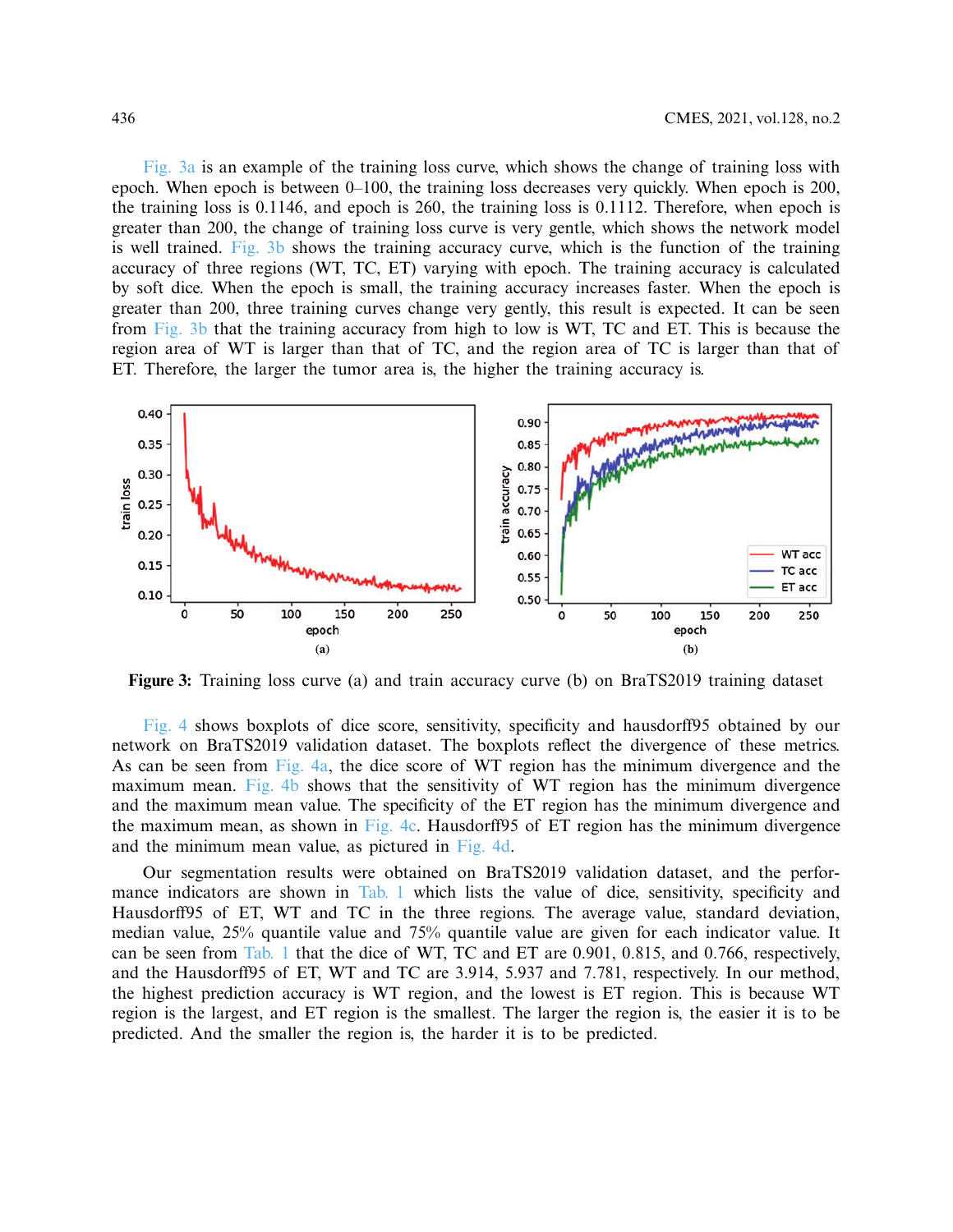

<span id="page-10-0"></span>**Figure 4:** Boxplots for each of the three tumor sub-regions on the BraTS2019 validation set. (a) the boxplots of dice score; (b) the boxplots of sensitivity; (c) the boxplots of specificity; (d) the boxplots of 95% quantile of the Hausdorff distance. The mean is denoted using a red 'X'

The performance of our method is compared with the original 3D U-Net method. The main difference between original 3D U-Net network and our network is the encoding block and the decoding block. In this paper, the encoding and decoding block structure of original 3D U-Net is: Groupnorm -> Relu ->  $3 \times 3 \times 3$  conv -> Groupnorm -> Relu ->  $3 \times 3 \times 3$  conv. Except for the different network, the training process, training data and training parameters are the same. The original 3D U-Net segmentation results obtained on the Brats2019 validation dataset are shown in [Tab. 2.](#page-11-1) For mean metris in [Tab. 2,](#page-11-1) we found that the dice of WT, TC and ET are 0.887, 0.799 and 0.741, respectively, and the Hausdorff95 of ET, WT and TC are 5.446, 9.628 and 8.81, respectively. Comparing the data in [Tabs. 1](#page-11-1) and [2,](#page-11-1) the dice of WT, TC and ET obtained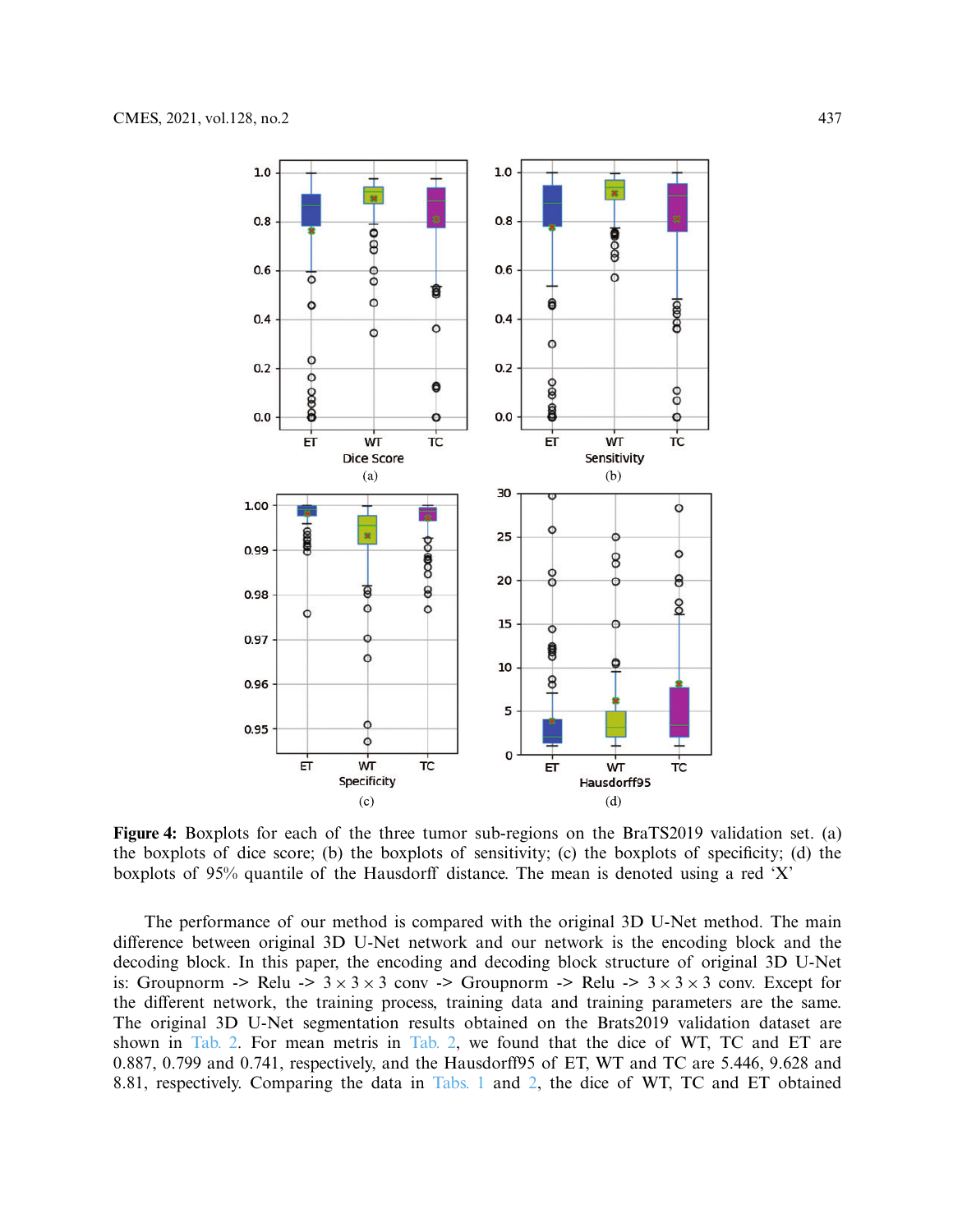by our method are higher 0.014, 0.016 and 0.025 than original 3D U-Net, and the Hausdorff95 of ET, WT and TC are lower 1.532, 3.691 and 1.029 than original 3D U-Net. The Sensitivity of WT and the Specificity of WT and TC of our method are also higher than original 3D U-Net. Four segmentation evaluation metrics of WT of our method are all better than the original 3D U-Net. The values of Sensitivity-ET and Sensitivity-TC of the original 3D U-Net are better than our method. Specificity-ET of our method and the original 3D U-Net is the same. We also noted that all median metrics excluding Sensitivity-TC by our method are better than the original 3D U-Net. Our method has superior overall performance to the original 3D U-Net. There are two reasons why our method is better than the original 3D U-Net. First, we used dense block in the encoder, while original 3D U-Net used traditional convolution block. Compared to traditional convolution block, dense block has the advantages of deepening network layers, strengthening feature propagation, avoiding gradient vanishing, and expanding the receptive field. Second, residual block was used in our network decoder, while traditional convolution block was used in original 3D U-Net. The shortcut connection of residual block improves the efficiency of information flow, and so solves the degradation problem.

**Table 1:** The performance of our proposed method on BraTS 2019 validation dataset

<span id="page-11-0"></span>

|                                                                               | Dice |     | Sensitivity |    |           | Specificity |    |                                                                   | Hausdorff95 |    |                                                                         |        |
|-------------------------------------------------------------------------------|------|-----|-------------|----|-----------|-------------|----|-------------------------------------------------------------------|-------------|----|-------------------------------------------------------------------------|--------|
|                                                                               | ET   | WT. | TC T        | ET | <b>WT</b> | TC -        | ET | <b>WT</b>                                                         | TC.         | ET | WT.                                                                     | TC.    |
| Mean                                                                          |      |     |             |    |           |             |    |                                                                   |             |    | 0.766 0.901 0.815 0.768 0.908 0.808 0.998 0.994 0.997 3.914 5.937 7.787 |        |
| StdDev                                                                        |      |     |             |    |           |             |    |                                                                   |             |    | 0.278 0.071 0.184 0.285 0.083 0.205 0.003 0.006 0.004 5.520 10.288      | 11.697 |
| Median                                                                        |      |     |             |    |           |             |    | 0.870 0.922 0.885 0.876 0.933 0.880 0.999 0.996 0.999 2.000 3.162 |             |    |                                                                         | 4.062  |
| 25 quantile 0.781 0.884 0.754 0.750 0.884 0.756 0.998 0.992 0.997 1.414 2.000 |      |     |             |    |           |             |    |                                                                   |             |    |                                                                         | 2.000  |
| 75 quantile 0.915 0.946 0.932 0.940 0.968 0.950 0.999 0.998 0.999 3.230 5.831 |      |     |             |    |           |             |    |                                                                   |             |    |                                                                         | 8.543  |

**Table 2:** The performance of original 3D U-Net on BraTS 2019 validation dataset

<span id="page-11-1"></span>

|                                                                              | Dice |     | Sensitivity |    |     | Specificity |    |           | Hausdorff95 |                                                                   |                                                                            |       |
|------------------------------------------------------------------------------|------|-----|-------------|----|-----|-------------|----|-----------|-------------|-------------------------------------------------------------------|----------------------------------------------------------------------------|-------|
|                                                                              | ET   | WT. | TC -        | ET | WT. | TC          | ET | <b>WT</b> | TC -        | ET                                                                | WT.                                                                        | TC.   |
| Mean                                                                         |      |     |             |    |     |             |    |           |             | 0.741 0.887 0.799 0.771 0.901 0.811 0.998 0.993 0.996 5.446 9.628 |                                                                            | 8.81  |
| StdDev                                                                       |      |     |             |    |     |             |    |           |             |                                                                   | 0.294 0.091 0.178 0.277 0.096 0.194 0.003 0.009 0.005 13.082 16.578 13.543 |       |
| Median                                                                       |      |     |             |    |     |             |    |           |             | 0.850 0.918 0.869 0.865 0.930 0.882 0.999 0.995 0.998 2.236       | 3.606                                                                      | 4.741 |
| 25quantile 0.736 0.875 0.731 0.748 0.880 0.734 0.998 0.991 0.996 1.414 2.237 |      |     |             |    |     |             |    |           |             |                                                                   |                                                                            | 2.236 |
| 75quantile 0.910 0.934 0.941 0.926 0.935 0.948 0.999 0.998 0.999 3.606       |      |     |             |    |     |             |    |           |             |                                                                   | 7.280                                                                      | 9.076 |

Our method was qualitatively compared with original 3D U-Net. We randomly selected a patient and used both our method and original 3D U-Net to segment the brain tumor. [Fig. 5](#page-12-0) shows slices of the four modalities, the ground truth of the patient named "BraTS19\_2013\_21\_1," and the slices of the predicted segmentation image using our method and original 3D U-Net.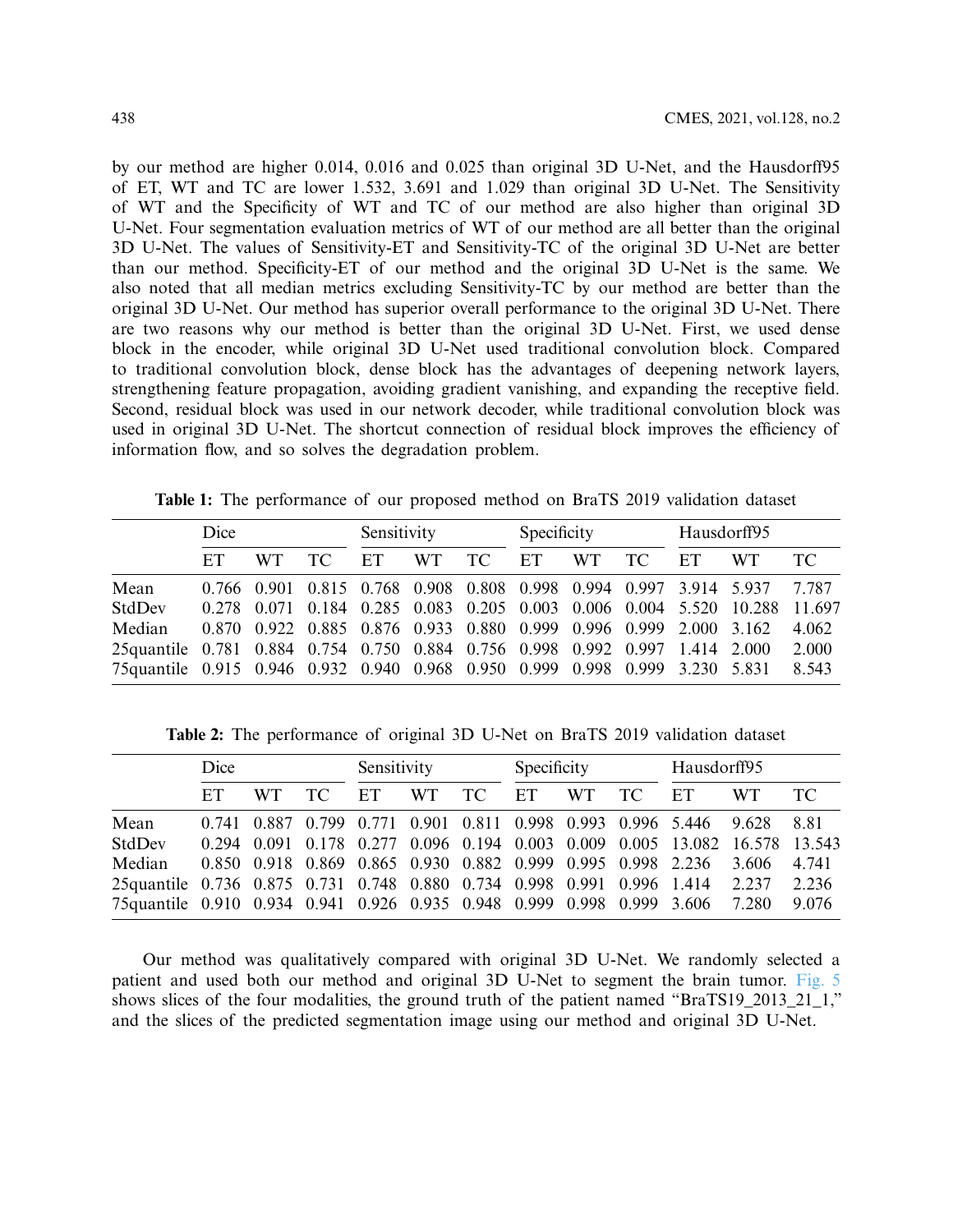

<span id="page-12-0"></span>(g)

**Figure 5:** Four modalities axial slices, ground truth and segmentation results of a patient from Brats2019 training dataset using our network and original 3D U-Net. Yellow indicates enhancing tumor core, green indicates edema, red indicates necrotic and non-enhancing tumor core in (e), (f) and (g). (a) FLAIR, (b) T1, (c) T1Gd, (d) T2, (e) Ground truth, (f) original 3D U-Net, (g) our network

[Tab. 3](#page-13-0) shows that the performance comparison of our method with some the most advanced methods. Jiang et al. [\[55](#page-17-11)], won the first place in the BraTS2019 challenge, proposed a two-stage cased U-Net and used two branches decoder in the second stage U-Net. Their Dice and Hausdorff95 metrics are better than our method. The Dice-ET of [\[55](#page-17-11)] and our method are 0.802 and 0.766, respectively, and the difference is small. Zhao et al. [\[56](#page-17-12)], ranked the second place, studied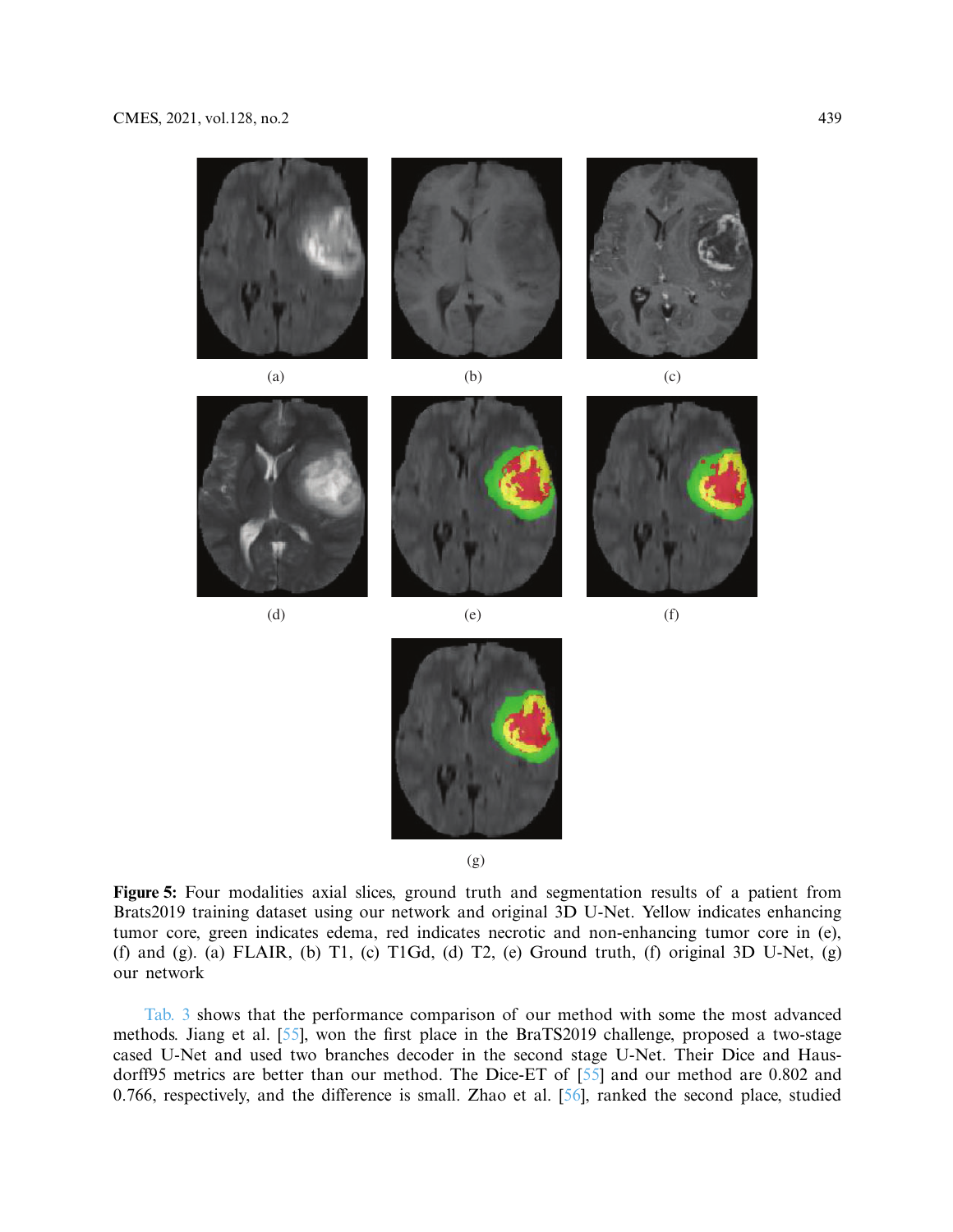different kinds of methods of 3D brain tumor segmentation and combined them to improve the segmentation accuracy. The value of Dice-ET of our method is 0.766, and higher 0.012 than [\[56\]](#page-17-12). The other values of Dice and Hausdorff95 in [\[56](#page-17-12)] are better than our method. Modified DeepSCAN model with instance normalization and local attention was proposed by McKinley et al. [\[57\]](#page-17-13) who won the third place in BraTS 2019 challenge. Their overall performance is better than our method. But the Hausdorff95-ET of our method is 3.914, better than the third place, and the Dice-ET between two methods is very close. Shi et al. [\[58\]](#page-17-14) presented a dense channels 2D U-Net, and used residual block and feature pyramid structure. Our method performance especially in Hausdorff95 metrics is superior to [\[58\]](#page-17-14). Zhang et al. [\[59\]](#page-17-15) extended 3D U-Net by using dense connections, and used LeakyReLU and 3D batch normalization. They also used postprocessing by replacing ET when its voxels number is less than 300 with non-enhancing and necrotic tumor methods to improve Dice-ET value, and obtained the excellent Dice-ET which is higher than our method. The other metrics value of our method are all higher than achieved by Zhang et al. [\[59](#page-17-15)]. Bhalerao et al. [\[60\]](#page-18-0) extended the original 3D U-Net using residual connections in both encoder and decoder part. They also use postprcessing method the same as in [\[59](#page-17-15)], but the threshold of ET voxels number is obtained by mean-dice, rather than setting a fixed value like in [\[59](#page-17-15)]. But their extensions and postprocessing method for enhancing ET Dice did not get good results. Wang et al. [\[61\]](#page-18-1) used 3D U-Net with the residual connections in encoder unit, and applied two different patches in training and prediction. Their performance metrics excluding Hausdorff95- TC are not better than our method. From above analysis, we can conclude that our method achieved a good performance on ET region. This is because the ET region is very small and it is very hard to predict. If a patient has no ET tumor and a voxel is predicted as ET tumor, then the dice of BraTS evaluation is zero. Our loss function learns this situation and improves ET prediction accuracy. Compared with these state-of-the-art methods, our proposed method achieves some competitive performance. The main reason why our method has better performance than those methods [\[58](#page-17-14)[–61\]](#page-18-1) is that our method has superior network architecture which used dense blocks and residual blocks to improve prediction accuracy of segmentation. One of the reasons why our method is worse than those methods [\[55](#page-17-11)[–57\]](#page-17-13) is that our patch size is only 96  $\times$  96  $\times$  96 due to GPU memory limitations. The patch size of those methods [\[55](#page-17-11)[–57](#page-17-13)] is larger than 96  $\times$  96  $\times$  96, and the larger patch contains more contextual information which are beneficial to achieve high dice scores [\[55](#page-17-11)].

| Method               |       | Dice      |       |        | Hausdorff95 |        |
|----------------------|-------|-----------|-------|--------|-------------|--------|
|                      | ET    | <b>WT</b> | TC    | ET     | WТ          | TC.    |
| Jiang et al. [55]    | 0.802 | 0.909     | 0.865 | 3.146  | 4.264       | 5.439  |
| Zhao et al. $[56]$   | 0.754 | 0.910     | 0.835 | 3.844  | 4.564       | 5.581  |
| Richard et al. [57]  | 0.77  | 0.91      | 0.83  | 3.92   | 4.52        | 6.27   |
| Shi et al. $[58]$    | 0.671 | 0.886     | 0.771 | 12.992 | 19.738      | 17.366 |
| Zhang et al. $[59]$  | 0.784 | 0.897     | 0.794 | 4.099  | 4.950       | 7.399  |
| Bhalerao et al. [60] | 0.667 | 0.853     | 0.709 | 7.27   | 8.07        | 9.571  |
| Wang et al. $[61]$   | 0.737 | 0.894     | 0.807 | 5.994  | 7.357       | 5.667  |
| Our Network          | 0.766 | 0.901     | 0.815 | 3.914  | 5.937       | 7.787  |

<span id="page-13-0"></span>**Table 3:** The performance comparison between our proposed method and other state-of-the-art methods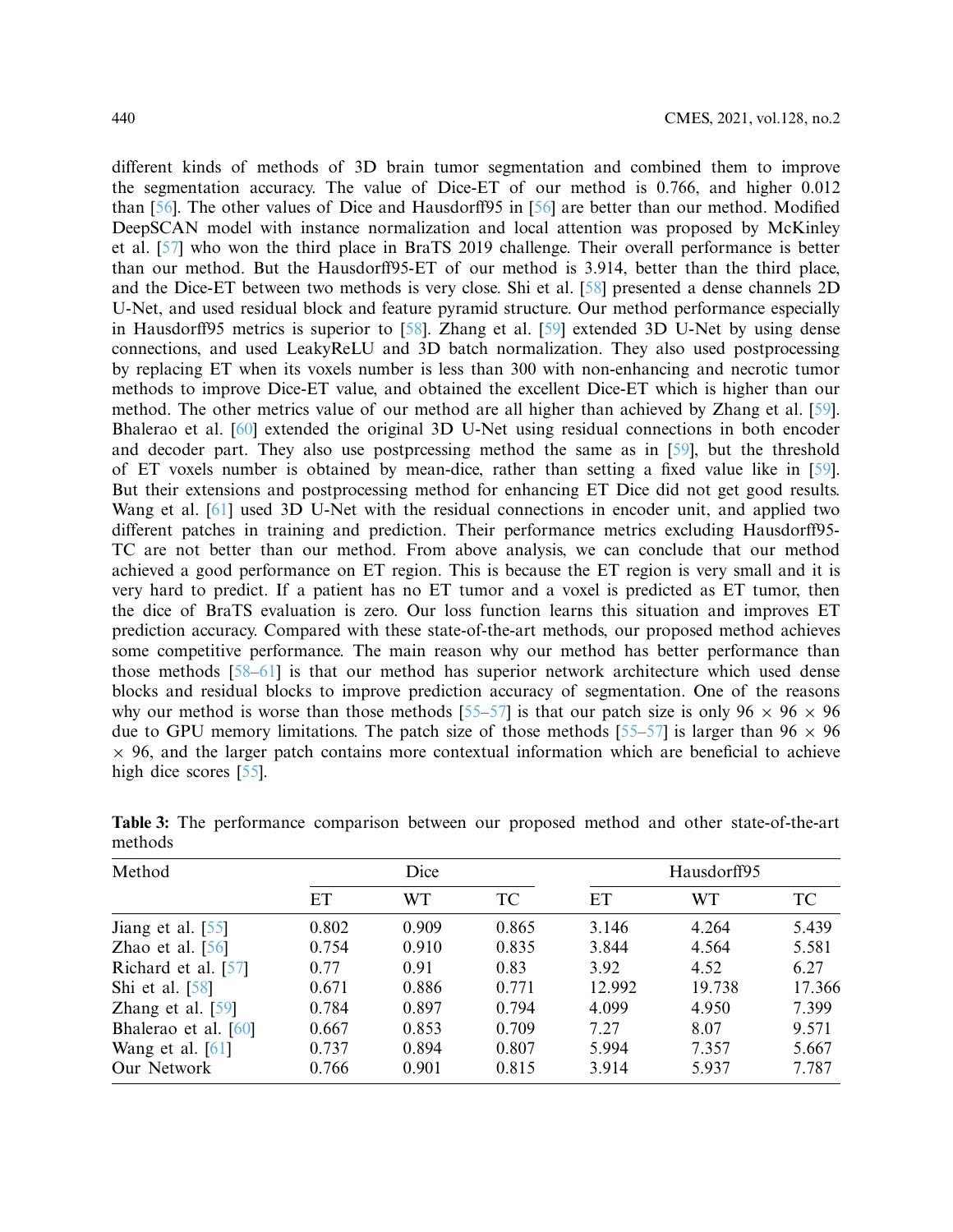# **4 Conclusion**

In the training process, we used only 8 G memory of the GPU. Because of the limitation of GPU memory, the dimension of the patch in the experiment is relatively small  $(4 \times 96 \times 96 \times 96)$ . According to the existing research reports, the larger the patch size is, the better the segmentation performance is. We believe that when the patch size is larger, the performance of our method will be better.

According to the characteristics of MRI brain tumor segmentation, combined the advantages of DenseNet and ResNet, this paper proposed a deep 3D full connected convolution network similar to U-Net with encoder-decoder. Dense block is used in encoder and residual block is used in decoder. In encoding process, with the increase of layers, the number of output feature maps increases, which is consistent with the characteristic of dense block. The advantage of using dense block is to reduce network parameters, deepen network layers, strengthen feature propagation, avoid vanishing-gradient problem, and enlarge the receptive fields. Compared with traditional convolution block, residual block solves the problem of network performance degradation with the increase of network depth. The soft dice loss function shown in formula  $(3)$  is not suitable for the case where all voxels of a patch belong to the non-tumor. Therefore, we proposed a loss function as shown in formula [\(4\),](#page-7-1) which forces the network to increase the segmentation accuracy of a patch that all voxels are non-tumor.

We obtained the dice of WT, TC and ET are 0.901, 0.815 and 0.766 respectively on the BraTS2019 validation set, which is better than the original 3D U-Net. Compared with some stateof-the-art methods, our method is also a competitive automatic brain tumor segmentation method. The application of this method in clinical oncology can help radiologists and oncologists to get various tumor regions, sizes and shapes, and assist them in improving tumor diagnosis, treatment plan and prognosis.

**Funding Statement:** This was supported partially by Sichuan Science and Technology Program under Grants 2019YJ0356, 21ZDYF2484, 21GJHZ0061, and Scientific Research Foundation of Education Department of Sichuan Province under Grant 18ZB0117.

**Conflicts of Interest:** The authors declare that they have no conflicts of interest to report regarding the present study.

# **References**

- <span id="page-14-0"></span>1. Bauer, S., Wies, R., Nolte, L. P., Reyes, M. (2013). A survey of MRI-based medical image analysis for brain tumor studies. *Physics in Medicine & Biology, 58(13),* 97–129. DOI [10.1088/0031-9155/58/13/R97.](http://dx.doi.org/10.1088/0031-9155/58/13/R97)
- <span id="page-14-1"></span>2. Crimi, A., Bakas, S., Kuijf, H., Keyvan, F., Reyes, M. et al. (2019). Brainlesion: Glioma, multiple sclerosis, stroke and traumatic brain injuries. *4th International Workshop, BrainLes 2018, Held in Conjunction with MICCAI 2018,* Revised Selected Papers, Part II, vol. 11384. Granada, Spain, Springer.
- <span id="page-14-2"></span>3. Ghaffari, M., Sowmya, A., Oliver, R. (2020). Automated brain tumor segmentation using multimodal brain scans: A survey based on models submitted to the BraTS. 2012–2018 challenges. *IEEE Reviews in Biomedical Engineering, 13,* 156–168. DOI [10.1109/RBME.4664312.](http://dx.doi.org/10.1109/RBME.4664312)
- <span id="page-14-3"></span>4. Stupp, R., Taillibert, S., Kanner, A., Read, W., Ram, Z. (2017). Effect of tumor-treating fields plus maintenance temozolomide vs maintenance temozolomide alone on survival in patients with glioblastoma: A randomized clinical trial. *JAMA, 318(23),* 2306–2316. DOI [10.1001/jama.2017.18718.](http://dx.doi.org/10.1001/jama.2017.18718)
- <span id="page-14-4"></span>5. Zhang, Y. D., Dong, Z. C., Wu, L., Wang, S. H. (2011). A hybrid method for MRI brain image classification. *Expert Systems with Applications, 38(8),* 10049–10053. DOI [10.1016/j.eswa.2011.02.012.](http://dx.doi.org/10.1016/j.eswa.2011.02.012)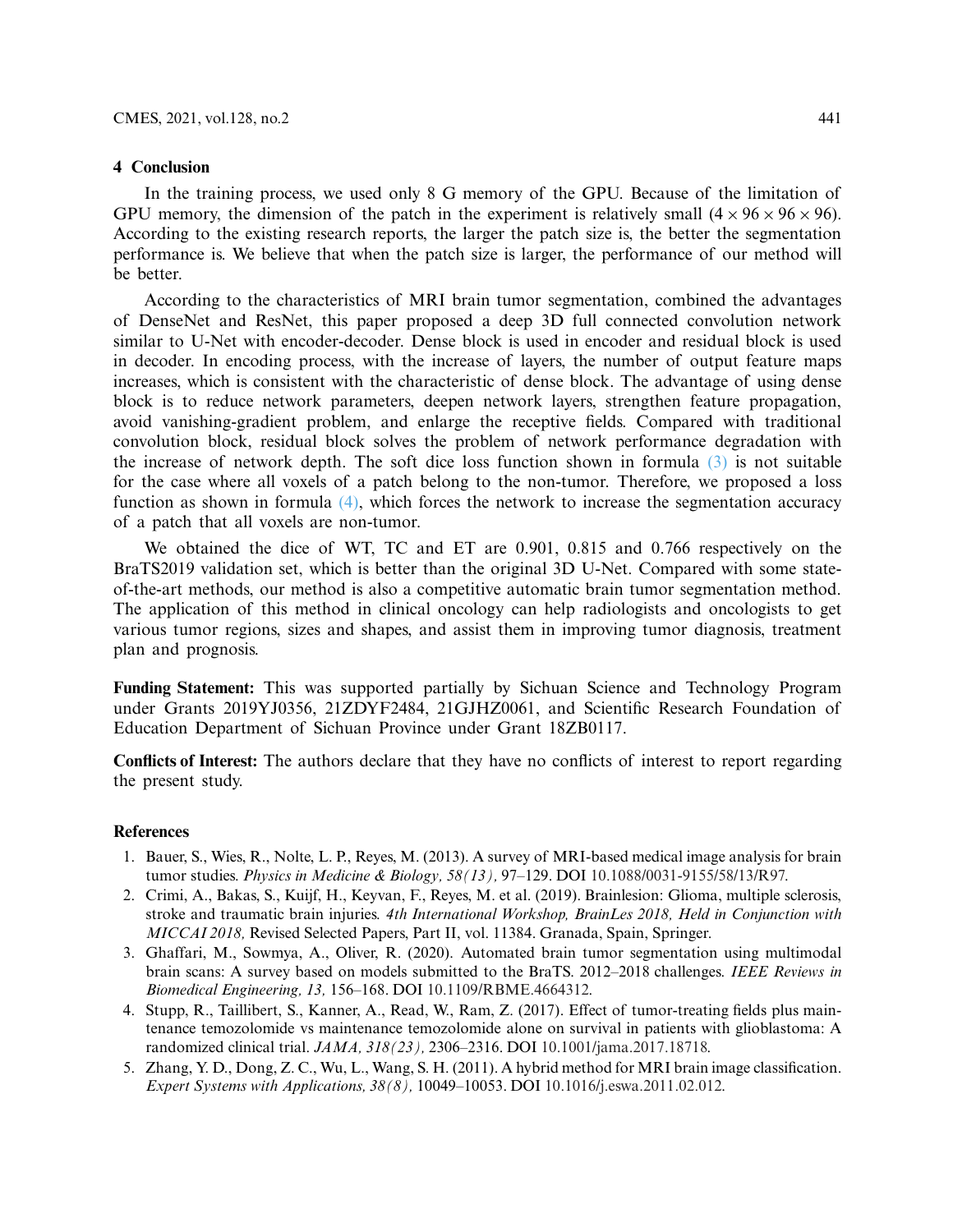- <span id="page-15-0"></span>6. Lu, S. Y., Wang, S. H., Zhang, Y. D. (2020). Detection of abnormal brain in MRI via improved alexNet and ELM optimized by chaotic Bat algorithm. *Neural Computing and Applications,* 1–13. DOI [10.1007/s00521-020-05082-4.](http://dx.doi.org/10.1007/s00521-020-05082-4)
- <span id="page-15-1"></span>7. Alagarsamy, S., Zhang, Y. D., Govindaraj, V., Murugan, P. R., Sankaran, S. (2020). Smart identification of topographically variant anomalies in brain magnetic resonance imaging using a fish school based fuzzy clustering approach. *IEEE Transactions on Fuzzy Systems*. DOI [10.1109/TFUZZ.2020.3015591.](http://dx.doi.org/10.1109/TFUZZ.2020.3015591)
- <span id="page-15-2"></span>8. Bakas, S., Reyes, M., Jakab, A., Bauer, S., Rempfler, M. et al. (2018). Identifying the best machine learning algorithms for brain tumor segmentation, progression assessment, and overall survival prediction in the BRATS challenge. [https://arxiv.org/abs/1811.02629.](https://arxiv.org/abs/1811.02629)
- <span id="page-15-3"></span>9. Zhang, Y. D., Dong, Z., Wang, S. H., Yu, X., Gorriz, J. M. (2020). Advances in multimodal data fusion in neuroimaging: Overview, challenges, and novel orientation. *Information Fusion, 64,* 149–187. DOI [10.1016/j.inffus.2020.07.006.](http://dx.doi.org/10.1016/j.inffus.2020.07.006)
- <span id="page-15-4"></span>10. Caselles, V., Catté, F., Coll, T., Dibos, F. (1993). A geometric model for active contours in image processing. *Numerische Mathematik, 66(1),* 1–31. DOI [10.1007/BF01385685.](http://dx.doi.org/10.1007/BF01385685)
- <span id="page-15-5"></span>11. Muthukrishnan, R., Radha, M. (2012). Edge detection techniques for image segmentation. *International Journal of Computer Science & Information Technology, 3(6),* 250–254. DOI [10.5121/ijcsit.](http://dx.doi.org/10.5121/ijcsit)
- <span id="page-15-6"></span>12. Prastawa, M., Bullitt, E., Ho, S., Gerig, G. (2004). A brain tumor segmentation frame work based on outlier detection. *Medical Image Analysis, 8(3),* 275–283. DOI [10.1016/j.media.2004.06.007.](http://dx.doi.org/10.1016/j.media.2004.06.007)
- <span id="page-15-7"></span>13. Stadlbauer, A., Moser, E., Gruber, S., Buslei, R., Nimsky, C. et al. (2004). Improved delineation of brain tumors: An automated method for segmentation based on pathologic changes of 1H-mRSI metabolites in gliomas. *Neuroimage, 23(2),* 454–461. DOI [10.1016/j.neuroimage.2004.06.022.](http://dx.doi.org/10.1016/j.neuroimage.2004.06.022)
- <span id="page-15-8"></span>14. Gibbs, P., Buckley, D. L., Blackband, S. J., Horsman, A. (1996). Tumour volume determination from MR images by morphological segmentation. *Physics in Medicine & Biology, 41(11),* 2437–2446. DOI [10.1088/0031-9155/41/11/014.](http://dx.doi.org/10.1088/0031-9155/41/11/014)
- <span id="page-15-9"></span>15. Weglinski, T., Fabijanska, A. (2011). Brain tumor segmentation from MRI data sets using region growing approach. *2011 Proceedings of 7th International Conference on Perspective Technologies and Methods in MEMS Design, MEMSTECH 2011,* pp. 185–188. Polyana, Ukraine.
- <span id="page-15-10"></span>16. Lin, Y. C., Tsai, Y. P., Hung, Y. P., Shih, Z. C. (2006). Comparison between immersion-based and tobogganbased watershed image segmentation. *IEEE Transactions on Image Processing, 15(3),* 632–640. DOI [10.1109/TIP.2005.860996.](http://dx.doi.org/10.1109/TIP.2005.860996)
- <span id="page-15-11"></span>17. Maiti, I., Chakraborty, M. (2013). A new method for brain tumor segmentation based on watershed and edge detection algorithms in HSV colour model. *2012 National Conference on Computing and Communication Systems,* pp. 1–5. Durgapur, India, IEEE. DOI [10.1109/NCCCS.2012.6413020.](http://dx.doi.org/10.1109/NCCCS.2012.6413020)
- <span id="page-15-12"></span>18. Menze, B. H., Leemput, K. V., Lashkari, D., Weber, M. A., Ayache, N. et al. (2010). A generative model for brain tumor segmentation in multimodal images. *Medical image computing and computer-assisted intervention,* vol. 6362, pp. 151–159. Berlin, Heidelberg: Springer. DOI [10.1007/978-3-642-15745-5\\_19.](http://dx.doi.org/10.1007/978-3-642-15745-5_19)
- <span id="page-15-13"></span>19. Prastawa, M., Bullitt, E., Moon, N., van Leemput, K., Gerig, G. (2003). Automatic brain tumor segmentation by subject specific modification of atlas priors 1. *Academic Radiology, 10(12),* 1341–1348. DOI [10.1016/S1076-6332\(03\)00506-3.](http://dx.doi.org/10.1016/S1076-6332(03)00506-3)
- <span id="page-15-14"></span>20. Bauer, S., Nolte, L. P., Reyes, M. (2011). Fully automatic segmentation of brain tumor images using support vector machine classification in combination with hierarchical conditional random field regularization. *Medical image computing and computer-assisted intervention,* vol. 6893, pp. 354–361. Berlin, Heidelberg: Springer. DOI [10.1007/978-3-642-23626-6\\_44.](http://dx.doi.org/10.1007/978-3-642-23626-6_44)
- <span id="page-15-15"></span>21. Ruan, S., Lebonvallet, S., Merabet, A., Constans, J. (2007). Tumor segmentation from a multispectral MRI images by using support vector machine classification. *IEEE International Symposium on Biomedical Imaging: From Nano to Macro*, pp. 1236–1239. Arlington, VA, USA, IEEE.
- <span id="page-15-16"></span>22. Narayanan, A., Rajasekaran, M. P., Zhang, Y. D., Govindara, V., Thiyagarajan, A. (2019). Multi-channeled MR brain image segmentation: A novel double optimization approach combined with clustering technique for tumor identification and tissue segmentation. *Biocybernetics and Biomedical Engineering, 39(2),* 350– 381. DOI [10.1016/j.bbe.2018.12.003.](http://dx.doi.org/10.1016/j.bbe.2018.12.003)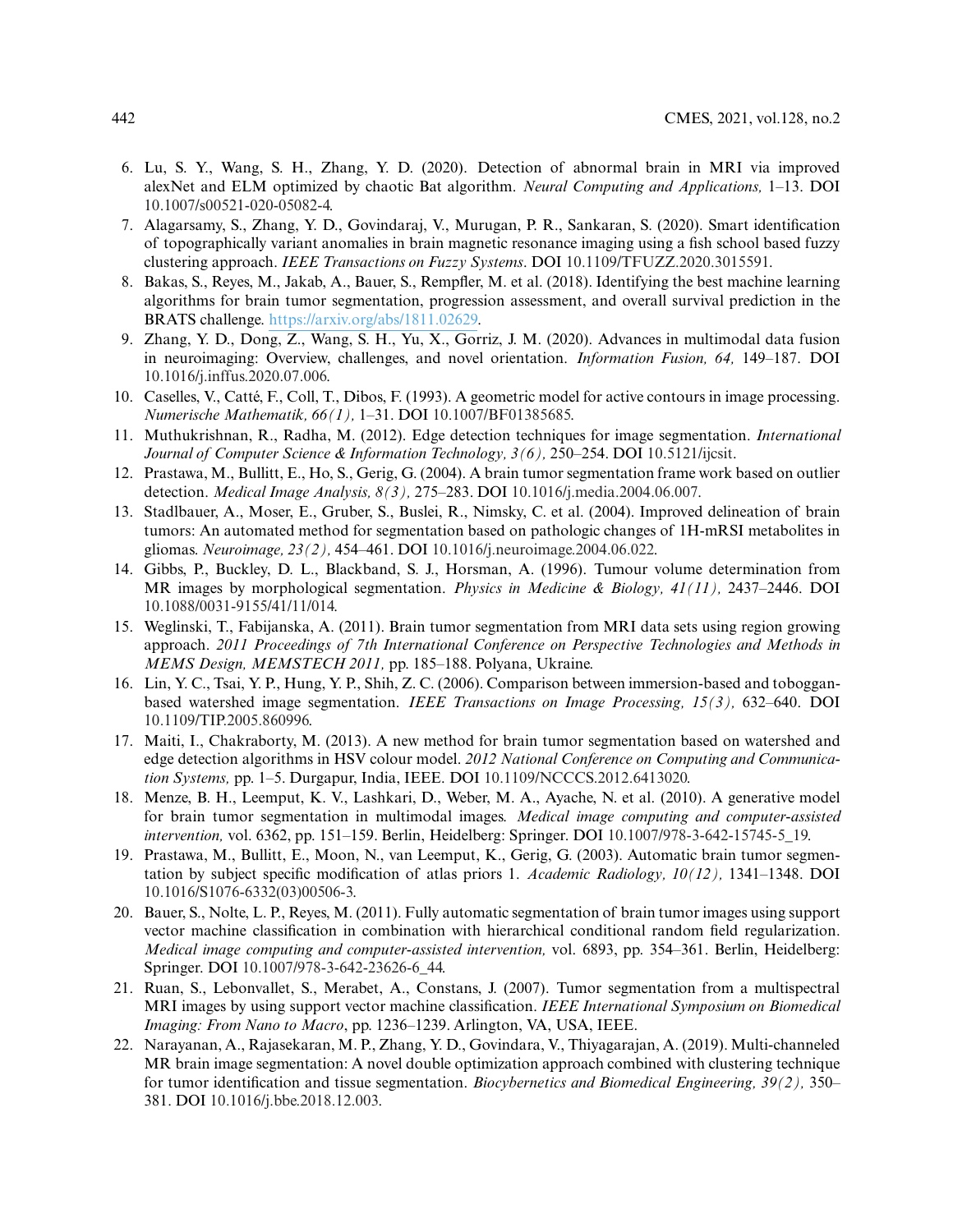- <span id="page-16-1"></span>23. Meier, R., Bauer, S., Slotboom, J., Wiest, R., Reyes, M. (2014). Appearance-and context-sensitive features for brain tumor segmentation. *Proceedings of MICCAI BraTS Challenge 2014,* pp. 20–26. Boston, USA, DOI [10.13140/2.1.3766.7846.](http://dx.doi.org/10.13140/2.1.3766.7846)
- <span id="page-16-2"></span>24. Meier, R., Karamitsou, V., Habegger, S., Wiest, R., Reyes, M. (2015). Parameter learning for CRF-based tissue segmentation of brain tumors. *MICCAI Brainlesion Workshop,* vol. 9556, pp. 156–167. Cham, Switzerland, Springer. DOI [10.1007/978-3-319-30858-6\\_14.](http://dx.doi.org/10.1007/978-3-319-30858-6_14)
- <span id="page-16-3"></span>25. Tustison, N., Shrinidhi, K. L., Wintermark, M., Durst, C. R. (2015). Optimal symmetric multimodal templates and concatenated random forests for supervised brain tumor segmentation (simplified) with ANTsR. *Neuroinformatics, 13(2),* 209–225. DOI [10.1007/s12021-014-9245-2.](http://dx.doi.org/10.1007/s12021-014-9245-2)
- <span id="page-16-0"></span>26. Breiman, L. (2001). Random forests. *Machine Learning, 45(1),* 5–32. DOI [10.1023/A:1010933404324.](http://dx.doi.org/10.1023/A:1010933404324)
- <span id="page-16-4"></span>27. Zhang, Y. D., Satapathy, S. C., Guttery, D. S., Gorriz, J. M., Wang, S. H. (2021). Improved breast cancer classification through combining graph convolutional network and convolutional neural network. *Information Processing and Management, 58(2),* 1–25. DOI [10.1016/j.ipm.2020.102439.](http://dx.doi.org/10.1016/j.ipm.2020.102439)
- 28. Zhang, Y. D., Govindaraj, V., Tang, C. S., Zhu, W. G., Sun, J. D. (2019). High performance multiple sclerosis classification by data augmentation and alexnet transfer learning model. *Medical Imaging and Health Informatics, 9(9),* 2012–2021. DOI [10.1166/jmihi.2019.2692.](http://dx.doi.org/10.1166/jmihi.2019.2692)
- <span id="page-16-5"></span>29. Xiang, Y., Wang, S. H., Zhang, Y. D. (2021). CGNet: A graph-knowledge embedded convolutional neural network for detection of pneumonia. *Information Processing & Management, 58(1),* 1–25. DOI [10.1016/j.ipm.2020.102411.](http://dx.doi.org/10.1016/j.ipm.2020.102411)
- <span id="page-16-6"></span>30. Krizhevsky, A., Sutskever, I., Hinton, G. (2012). ImageNet classification with deep convolutional neural networks. *Proceedings of the 25th International Conference on Neural Information Processing Systems,* pp. 1097–1105. Lake Tahoe, NV, USA. DOI [10.1145/3065386.](http://dx.doi.org/10.1145/3065386)
- <span id="page-16-7"></span>31. Simonyan, K., Zisserman, A. (2014). Very deep convolutional networks for large-scale image recognition. *3rd International Conference on Learning Representations*, arXiv: 1409.1556. San Diego, CA, USA. [https://arxiv.org/abs/1809.10486.](https://arxiv.org/abs/1809.10486)
- <span id="page-16-8"></span>32. Szegedy, C., Liu, W., Jia, Y. Q., Sermanet, P., Reed, S. et al. (2015). Going deeper with convolutions. *Computer Vision and Pattern Recognition (CVPR),* 1–9. DOI [10.1109/CVPR.2015.7298594.](http://dx.doi.org/10.1109/CVPR.2015.7298594)
- <span id="page-16-9"></span>33. Chollet, F. (2017). Xception: Deep learning with depthwise separable convolutions. *Computer Vision and Pattern Recognition (CVPR),* 1800–1807. DOI [10.1109/CVPR.2017.195.](http://dx.doi.org/10.1109/CVPR.2017.195)
- <span id="page-16-10"></span>34. Ronneberger, O., Fischer, P., Brox, T. (2015). U-Net: Convolutional networks for biomedical image segmentation. *Medical image computing and computer-assisted intervention,* vol. 9351, pp. 234–241. DOI [10.1007/978-3-319-24574-4.](http://dx.doi.org/10.1007/978-3-319-24574-4)
- <span id="page-16-11"></span>35. He, K., Zhang, X., Ren, S., Sun, J. (2016). Deep residual learning for image recognition. *Computer Vision and Pattern Recognition (CVPR),* 770–778. DOI [10.1109/CVPR.2016.90.](http://dx.doi.org/10.1109/CVPR.2016.90)
- <span id="page-16-12"></span>36. Huang, G., Liu, Z., Maaten, L. V. D., Weinberger, K. Q. (2017). Densely connected convolutional networks. *Computer Vision and Pattern Recognition (CVPR),* 2261–2269. DOI [10.1109/CVPR.2017.243.](http://dx.doi.org/10.1109/CVPR.2017.243)
- <span id="page-16-13"></span>37. Isensee, F., Petersen, J., Klein, A., Zimmerer, D., Jaeger, P. F. et al. (2018). Nnu-net: Self-adapting framework for U-net-based medical image segmentation. [http://arxiv.org/abs/1809.10486.](http://arxiv.org/abs/1809.10486)
- <span id="page-16-14"></span>38. Pereira, S., Pinto, A., Alves, V., Silva, C. A. (2016). Brain tumor segmentation using convolutional neural networks in MRI images. *IEEE Transactions on Medical Imaging, 35(5),* 1240–1251. DOI [10.1109/TMI.2016.2538465.](http://dx.doi.org/10.1109/TMI.2016.2538465)
- <span id="page-16-15"></span>39. Urban, G., Bendszus, M., Hamprecht, F., Kleesiek, J. (2014). Multi-modal brain tumor segmentation using deep convolutional neural networks. *MICCAI BraTS Challenge,* pp. 31–35. Boston, USA.
- <span id="page-16-16"></span>40. Kamnitsas, K., Ledig, C., Newcombe, V. F. J., Simpson, J. P., Kane, A. D. et al. (2017). Efficient multi-scale 3D CNN with fully connected CRF for accurate brain lesion segmentation. *Medical Image Analysis, 36,* 61–78. DOI [10.1016/j.media.2016.10.004.](http://dx.doi.org/10.1016/j.media.2016.10.004)
- 41. Chandra, S., Vakalopoulou,M., Fidon, L., Battistella, E., Estienne, T. et al. (2018). Context aware 3D CNNs for brain tumor segmentation. *MICCAI Brainlesion Workshop,* vol. 11384, pp. 299–310. Cham, Switzerland, Springer. DOI 10.1007/978-3-030-11726-9 27.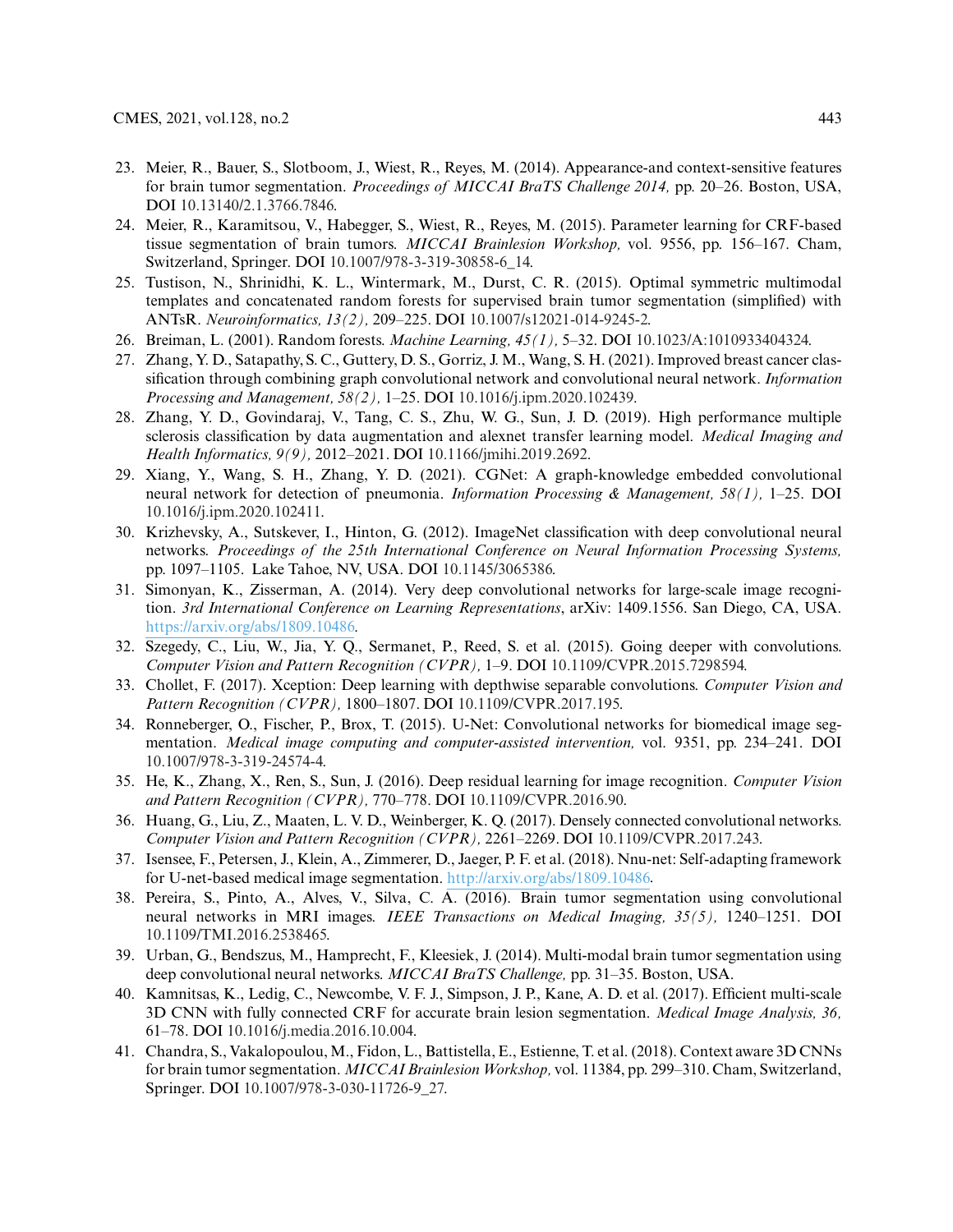- <span id="page-17-0"></span>42. Imtiaz, T., Rifat, S., Fattah, S. A., Wahid, K. A. (2020). Automated brain tumor segmentation based on multi-planar superpixel level features extracted from 3D MR images. *IEEE Access, 8,* 25335–25349. DOI [10.1109/Access.6287639.](http://dx.doi.org/10.1109/Access.6287639)
- <span id="page-17-1"></span>43. Casamitjana, A., Puch, S., Aduriz, A., Sayrol, E., Vilaplana, V. (2016). 3D convolutional networks for brain tumor segmentation. *Proceedings of MICCAI-BRATS 2016,* pp. 65–68. Athens, Greece.
- <span id="page-17-8"></span>44. Isensee, F., Kickingereder, P., Wick, W., Bendszus, M., Maierhein, K. H. (2018). Brain tumor segmentation and radiomics survival prediction: Contribution to the BRATS 2017 challenge. *MICCAI Brainlesion Workshop,* vol. 10670, pp. 287–297. Cham, Switzerland, Springer. DOI [10.1007/978-3-319-75238-9\\_25.](http://dx.doi.org/10.1007/978-3-319-75238-9_25)
- 45. Milletari, F., Navab, N., Ahmadi, S. A. (2016). V-Net: Fully Convolutional Neural Networks for Volumetric Medical Image Segmentation. *2016 Fourth International Conference on 3D Vision (3DV),* pp. 565–571. Stanford, CA, USA. DOI [10.1109/3DV.2016.79.](http://dx.doi.org/10.1109/3DV.2016.79)
- 46. Kamnitsas, K., Bai, W., Ferrante, E., Scientific, N., Sinclair, M. (2018). Ensembles of multiple models and architectures for robust brain tumour segmentation. *MICCAI Brainlesion Workshop,* vol. 10670, pp. 450– 462. Cham, Switzerland, Springer. DOI [10.1007/978-3-319-75238-9\\_38.](http://dx.doi.org/10.1007/978-3-319-75238-9_38)
- <span id="page-17-2"></span>47. Myronenko, A. (2019). 3D MRI brain tumor segmentation using autoencoder regularization. *International MICCAI Brainlesion Workshop,* vol. 11384, pp. 311–320. Cham, Switzerland, Springer. DOI [10.1007/978-3-030-11726-9\\_28.](http://dx.doi.org/10.1007/978-3-030-11726-9_28)
- <span id="page-17-3"></span>48. Çiçek, Ö., Abdulkadir, A., Lienkamp, S. S., Brox, T., Ronneberger, O. (2016). 3D U-net: Learning dense volumetric segmentation from sparse annotation. *International Conference on Medical Image Computing and Computer-Assisted Intervention*. pp. 424–432. Springer, Cham. DOI [10.1007/978-3-319-46723-8\\_49.](http://dx.doi.org/10.1007/978-3-319-46723-8_49)
- <span id="page-17-4"></span>49. Mehta, R., Arbe, T. (2019). 3D U-net for brain tumour segmentation. *MICCAI Brainlesion Workshop,* vol. 11384, pp. 254–266. Cham, Switzerland, Springer. DOI [10.1007/978-3-030-11726-9\\_23.](http://dx.doi.org/10.1007/978-3-030-11726-9_23)
- <span id="page-17-5"></span>50. Zhang, J., Jin, Y., Xu, J., Xu, X., Zhang, Y. (2019). MDU-Net: Multi-scale densely connected U-net for biomedical image segmentation. arXiv: 1812.00352. [https://arxiv.org/abs/1812.00352.](https://arxiv.org/abs/1812.00352)
- <span id="page-17-6"></span>51. Wang, C., Zhao, Z., Ren, Q., Xu, Y., Yu, Y. (2019). Dense U-net based on patch-based learning for retinal vessel segmentation. *Entropy, 21(2),* 168. DOI [10.3390/e21020168.](http://dx.doi.org/10.3390/e21020168)
- <span id="page-17-7"></span>52. Ziang, Z., Wu, C., Coleman, S., Kerr, D. (2020). DENSE-Inception U-net for medical image segmentation. *Computer Methods and Programs in Biomedicine, 192,* 1–15. DOI [10.1016/j.cmpb.2020.105395.](http://dx.doi.org/10.1016/j.cmpb.2020.105395.~)
- <span id="page-17-9"></span>53. Wu, Y., He, K. (2018). Group normalization. *European Conference on Computer Vision (ECCV), 11217,* 3–19. DOI [10.1007/978-3-030-01261-8.](http://dx.doi.org/10.1007/978-3-030-01261-8)
- <span id="page-17-10"></span>54. Paszke, A., Gross, S., Chintala, S., Chanan, G., Yang, E. et al. (2017). Automatic differentiation in PyTorch. *31st Conference on Neural Information Processing Systems (NIPS),* Long Beach, CA, USA.
- <span id="page-17-11"></span>55. Jiang, Z., Ding, C., Liu, M., Tao, D. (2020). Two-stage cascaded U-net: 1st place solution to BraTS challenge 2019 segmentation task. *MICCAI Brainlesion Workshop,* vol. 11992, pp. 231–241. Cham, Switzerland, Springer. DOI [10.1007/978-3-030-46640-4\\_2](http://dx.doi.org/10.1007/978-3-030-46640-4_2)
- <span id="page-17-12"></span>56. Zhao, Y. X., Zhang, Y. M., Liu, C. L. (2020). Bag of tricks for 3D MRI brain tumor segmentation. *MICCAI Brainlesion Workshop,* vol. 11992, pp. 210–220. Cham, Switzerland, Springer. DOI [10.1007/978-3-030-46640-4\\_20.](http://dx.doi.org/10.1007/978-3-030-46640-4_20)
- <span id="page-17-13"></span>57. McKinley, R., Rebsamen, M., Meier, R., Wiest, R. (2020). Triplanar ensemble of 3D-to-2D CNNs with label-uncertainty for brain tumor segmentation. *MICCAI Brainlesion Workshop,* pp. 379–387. Cham, Switzerland, Springer. DOI [10.1007/978-3-030-46640-4\\_36.](http://dx.doi.org/10.1007/978-3-030-46640-4_36)
- <span id="page-17-14"></span>58. Shi, W., Pang, E., Wu, Q., Lin, F. (2020). Brain tumor segmentation using dense channels 2D U-net and multiple feature extraction network. *MICCAI Brainlesion Workshop,* vol. 11992, pp. 273–283. Cham, Switzerland, Springer. DOI [10.1007/978-3-030-46640-4\\_26.](http://dx.doi.org/10.1007/978-3-030-46640-4_26)
- <span id="page-17-15"></span>59. Zhang, H., Li, J., Shen, M., Wang, Y., Yang, G. Z. (2020). DDU-nets: Distributed dense model for 3D MRI brain tumor segmentation. *MICCAI Brainlesion Workshop,* vol. 11993, pp. 208–217. Cham, Switzerland, Springer. DOI [10.1007/978-3-030-46643-5\\_20.](http://dx.doi.org/10.1007/978-3-030-46643-5_20)